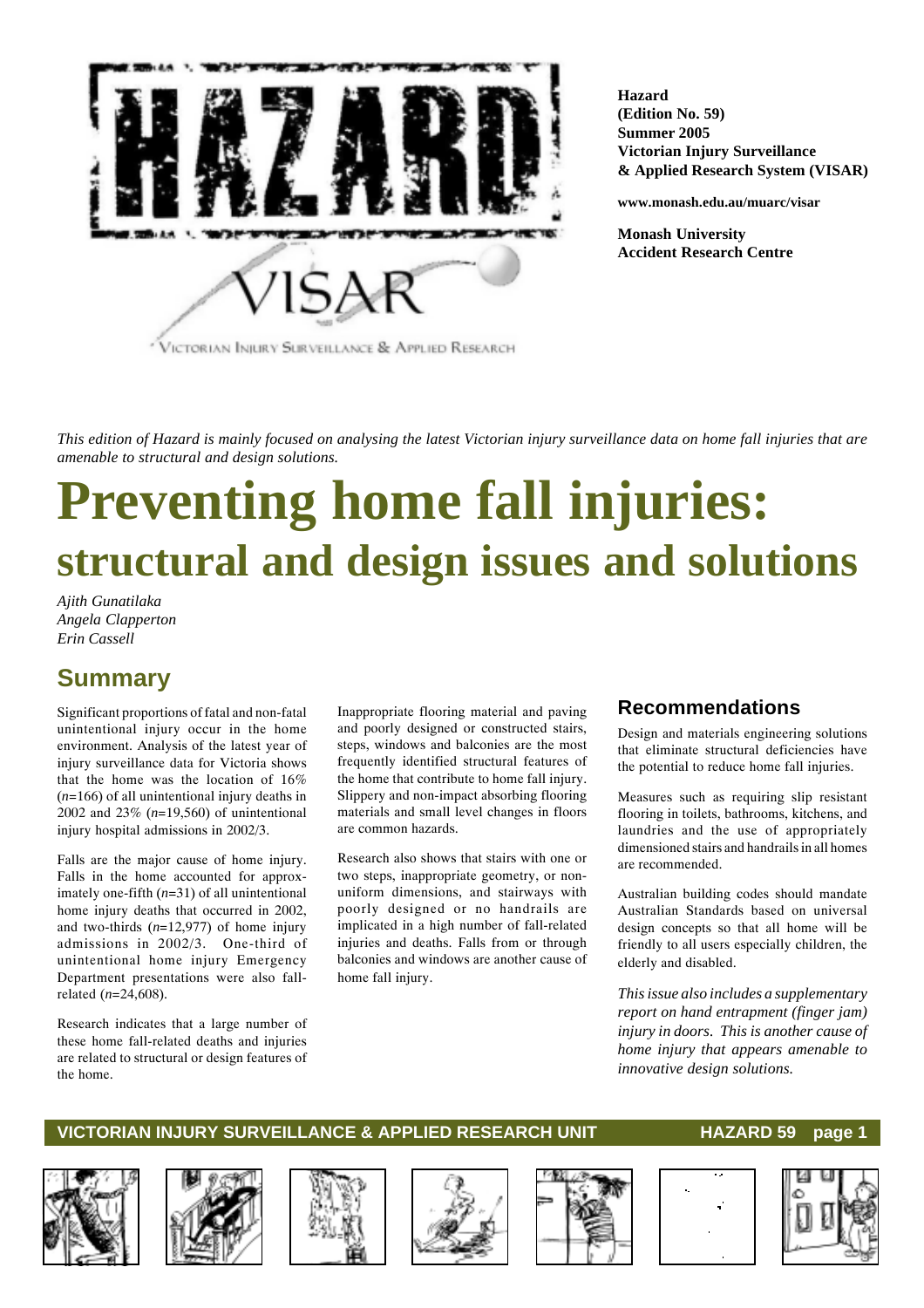# **Introduction**

Unintentional home injury, especially falls, are a significant problem in Victoria. In 2002, 166 Victorians died, and a further 20,000 were admitted to hospital, as a result of unintentional injuries that occurred in the home environment. The toll of home injury on the health of Victoria is not well recognized by government and the community with the result that home injury prevention is relatively under-resourced.

In this issue of *Hazard,* measures to address falls in the home, the major cause of unintentional home injury, are discussed, with an emphasis on identifying the design and structural elements of the home that contribute to fall injury, and potential solutions. Analysis of the latest available year of injury surveillance data (2002 for deaths and 2002/3 for hospital-treated injury), showed that falls in the home accounted for 19% of all unintentional home injury deaths, twothirds of unintentional home injury hospital admissions and one-third of unintentional home injury Emergency Department presentations. In these years, the home was the highest-ranked location for hospital-treated unintentional injury (admissions and ED presentations) and the second-highest ranked location for unintentional injury fatalities, behind transport locations.

Significant reductions in injury mortality and morbidity have been achieved in the road transport setting by designing road infrastructure to be more forgiving and motor vehicles to be crashworthy<sup>1,2</sup>. There is emerging evidence that past use of building regulations to improve home safety (such as those mandating that hot water systems deliver bathroom tap water at a maximum temperature of 50∞C, fitting of smoke alarms, erection of safety barriers around home swimming pools, and the use of toughened glass in doors and windows) are beginning to show benefits in terms of injury reductions.

For example, analysis of the yearly trend in scald injury hospital admission rates for young children and older people aged

70 years and over indicates that the rate of hot water scald admissions has decreased in both groups since regulations were introduced in 1998<sup>3</sup>. From 1996/7 (the year before the publicity leading up to the introduction of the hot tap water regulation) to 2002/3, the annual scalds hospitalisation rate for young children has decreased by 12% per year on average and the scalds hospitalisation rate for the elderly has decreased by 6% per year on average.

Home falls are the other obvious priority for injury prevention through safe design. This report reviews the latest injury surveillance data and research literature on the prevention of home fallsó including same level falls, falls from stairs and steps and falls from balconies and windowsóto identify intervention points and preventive strategies and measures with a focus on design solutions. Potential areas for further research are also identified.

# **Method**

Injury data for this report were obtained from the Australian Bureau of Statistics ñ Death Unit Record File (ABS-DURF), Victorian Admitted Episodes Dataset (VAED), and Victorian Emergency Minimum Dataset (VEMD) (See Box 1 at the end of this report for more details of data sources and extraction methods). An Internet search using Google and a literature search of Medline were undertaken to identify the latest research findings on the epidemiology and prevention of same level falls (slips, trips and loss of balance) and falls from stairs and steps, balconies and windows.

# **Background**

### **Pattern and causes of home fall injury**

Analysis of the latest available year of injury surveillance data (2002 for deaths and 2002/3 for hospital-treated injury), showed that falls caused 19% (*n*=31) of all unintentional home injury deaths, 66%

(*n*=12,977) of home injury hospital admissions and 32% (*n*=24,608) of home injury Emergency Department presentations.

Table 1 shows the detailed breakdown of the causes of home fall injury deaths, hospital admissions and emergency department presentations for the latest available year of injury surveillance data. The specific cause of the fall was not given in 24% of fall hospitalisations (*n*=3,067 cases) recorded on the VAED. Fall injury ED presentations are classified into only two causal groups on the VEMD: *ëFall-low (same level or less than one metre, or no information on height)í* and *ëFall-high (greater than 1 metre)í*. For this comparative analysis, presentations were re-classified to match ICD-10 falls cause codes (Table 1) based on information in case narratives. Only 35% (n=8,703) of falls ED presentations could be re-classified to falls sub-cause codes; the remainder were classified under ëother same level fallsí or ëother different level fallsí.

- ï Different level falls carry a higher risk of fatal consequences ñ 61% of fall deaths are caused by different level falls yet they comprise just over onequarter of fall admissions and ED presentations. Different level fatal falls most frequently involved stairs and steps (23%), ladders (13%) and buildings and structures (10%).
- ï Same level falls accounted for half of falls admissions and three-quarters of ED presentations. In 2002/3 hospital admissions for same level falls coded to slips (fall due to slipping on contaminated or polished surfaces), trips (fall due to tripping on or over person, animals, objects and other projections and indentations), and stumbles (fall due to loss of balance) were disaggregated. Of the 4,140 slip, trip and stumble admissions, 33% were slips  $(n=1,377)$ , 55% were trips (*n*=2,272) and 12% were stumbles (*n*=491). Analysis of VEMD narrative data indicates that of the 2,856 same level slip, trip and stumble ED presentations, 42% were slips (*n*=1,200),













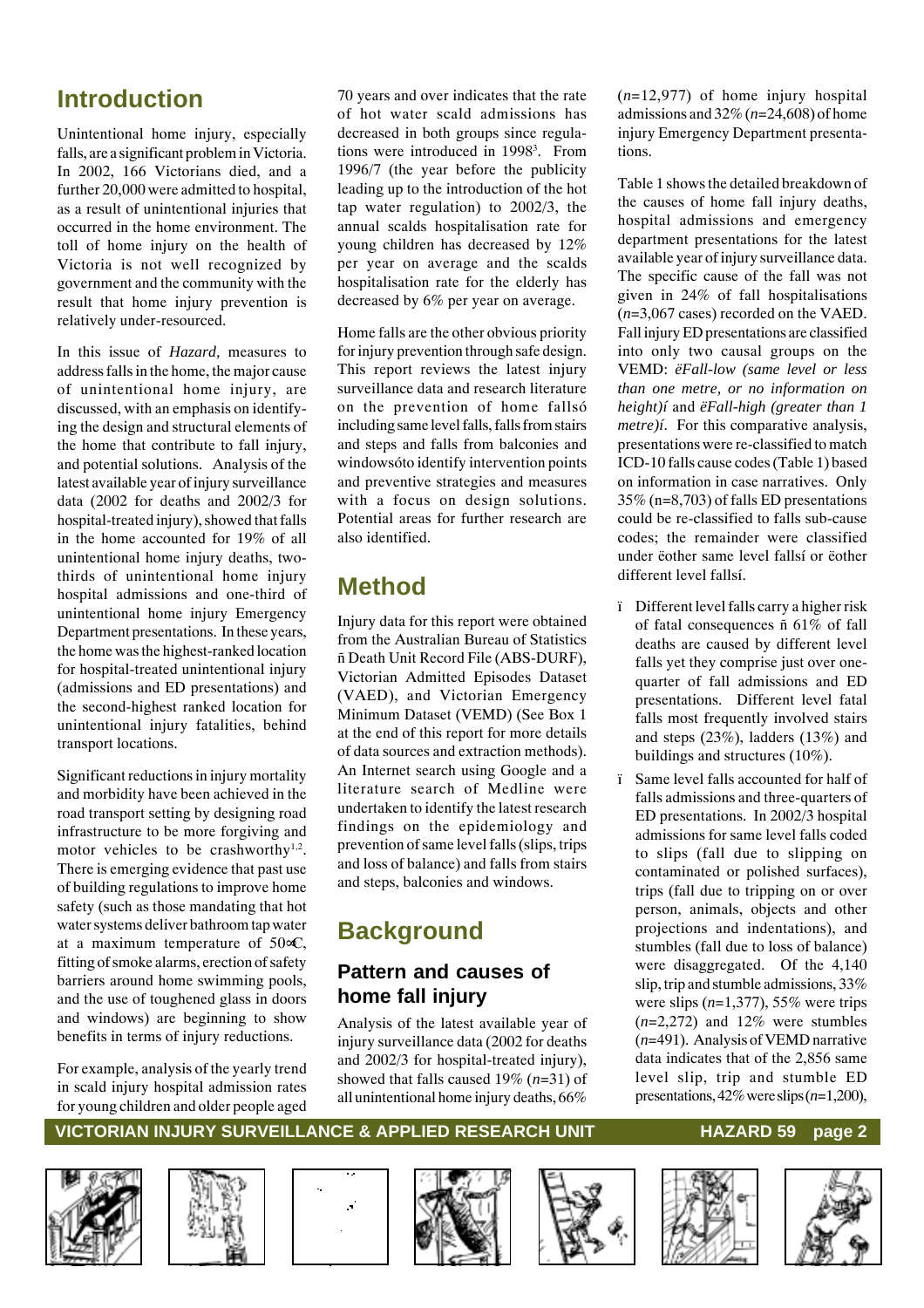### **Causes of unintentional home fall injury deaths (2002), hospital admissions and Table 1 Emergency Department presentations, non-admissions (2002/3), Victoria**

|                                           | Deaths<br>2002 |                          | Hospital<br>Administrus<br>2002/3 |                 | ED.<br>Pressentations<br>2002/3 |          |
|-------------------------------------------|----------------|--------------------------|-----------------------------------|-----------------|---------------------------------|----------|
|                                           | w              | 铱                        | w                                 | 鲇               | N                               | 96       |
| Same level falls                          | 9              | 29.0                     | 6.433                             | 49.6            | 17,802                          | 72.3     |
| Other fall on same level                  | 1              | 3.2                      | 2.225                             | 17.1            | 14.754                          | 60.0     |
| Fall on same level involving ice and snow |                | $\overline{a}$           | 2                                 | $\leq$ $\Gamma$ | 2                               | $\leq$ 1 |
| Fall on some level from                   |                |                          |                                   |                 |                                 |          |
| slipping tripping stumbling               | 8              | 25.8                     | 4.140                             | 31.9            | 2.856                           | 11.6     |
| Fall from                                 |                |                          |                                   | <∫              |                                 | - 1      |
| teeskates idds indlerskates iskateboards  | ×              | $\mathbf{r}$             | 16                                |                 | 120                             |          |
| Fall some level- collision with another   |                |                          |                                   | $\leq$ $\Gamma$ |                                 | -1       |
| <b>DEPROIT</b>                            |                | $\blacksquare$           | 50                                |                 | 70                              |          |
| Different level fall                      | 19             | 61.3                     | 3,477                             | 26.8            | 6,806                           | 27.7     |
| Fall being carried or supported by other  |                |                          |                                   | - 1             |                                 |          |
| <b>DeFSORS</b>                            |                | $\bar{a}$                | 42                                |                 | 32                              | -1       |
| Fall involving wheelchair                 |                | $\blacksquare$           | 55                                | <∫              | $\sim$                          |          |
| Fall impliting bed                        | Ĩ.             | 3.2                      | 650                               | 4.9             | 1.113                           | 4.5      |
| Fall involving chair                      |                | $\overline{a}$           | 509                               | 3.9             | 732                             | 3.0      |
| Fall involving other furniture            |                | $\overline{a}$           | 143                               | 1.1             | 824                             | 3.3      |
| Fall involving playground equipment       |                | $\equiv$                 | 120                               | -1              | 533                             | 2.2      |
| Fall on and from stairs and steps         | 7              | 22.6                     | 894                               | 6.9             | 1.493                           | 61       |
| Fall on and from ladder                   | đ              | 12.9                     | 458                               | 3.5             | 417                             | 1.7      |
| Fall on and from scaffolding              |                | $\overline{\phantom{a}}$ | $_{II}$                           | $\leq$ $\Gamma$ | $\mathcal{R}$                   | $\leq l$ |
| Fall from, out of or through building or  |                |                          |                                   |                 |                                 |          |
| structure                                 | $\mathbf{J}$   | 9.7                      | 313                               | 2.4             | 307                             | J.2      |
| Fall from tree                            | ı              | 3.2                      | 48                                | $\leq$ $J$      | 196                             | -1       |
| Other fall from one level to another      | Ĵ              | 9.7                      | 244                               | 1.9             | 1.151                           | 4.6      |
| <b>Unspecified fall</b>                   | 3              | 9.7                      | 3.067                             | 23.6            |                                 |          |
| Total                                     | 31             | 100.0                    | 12,977                            | 100.0           | 24,608                          | 100.0    |

*Source*: Deaths: ABS DURF, 2002; Hospital Admissions: VAED, 2002/3; Hospital ED presentations: VEMD, 2002/3

57% were trips (*n*=1,631) and 1% (*n*=25) were stumbles.

#### **Age and gender patterns**

Over the 3-year period 2000-2002, the home fall fatality frequencies and rates were much higher in older persons (from age 65 years), than in children aged 0-14 years and adults aged 15-64 years (Figure 1). The male fatality rate was much higher than the female rate for all 5-year age groups from age 15 years, excluding ages 15-29 when the rate was the same for males and females (Figure 1).

The home fall hospital admission rate was higher for older Victorians, increasing almost exponentially with age beyond 40 years (Figure 2). From age 50 years, females have a higher home falls hospitalisation rate than males (Figure 2). Analysis of the frequency of home fall hospitalisations over the same period showed that 30% of hospital admissions occur among persons aged less than 65

years (Figure 3) suggesting the issue of home falls should not be overlooked in the younger age groups.

Rates cannot be calculated for ED presentations due to incomplete injury data as not all Emergency Departments contributed to VEMD in 2002/3. Analysis of frequency data revealed that home fall injury presentations were highest in children, peaking in 0-4 year olds (Figure 4). Males were overrepresented in all 5-year age groups to age 29 years, whereas females were more likely than males to present to ED with home fall injuries in all age groups upwards of age group 30-34 years.

## **Interventions to reduce injury**

The analysis of fall injury data above identified a number of areas where improved home design and construction,

and tighter controls at the home building stage, could lead to significant reduction in falls and fall injury in the home. These include strategies and measures to support the widespread installation of slip resistant surfaces and impact absorbing surfaces throughout the home, and improvements in the design and construction of stairs and steps, high windows and balconies

#### **1. Installation of slip-resistant surfaces in domestic housing**

Analysis of hospital-treated data for the year July 2002-June 2003 showed there were 1,377 admissions and at least 1,200 ED presentations for fall injuries resulting from slips in the home.

- ï Females accounted for 75% of sliprelated fall admissions (*n*=1,033) and 57% of ED presentations (*n*=682)
- ï Seniors aged 75 years and older accounted for more than 50% of













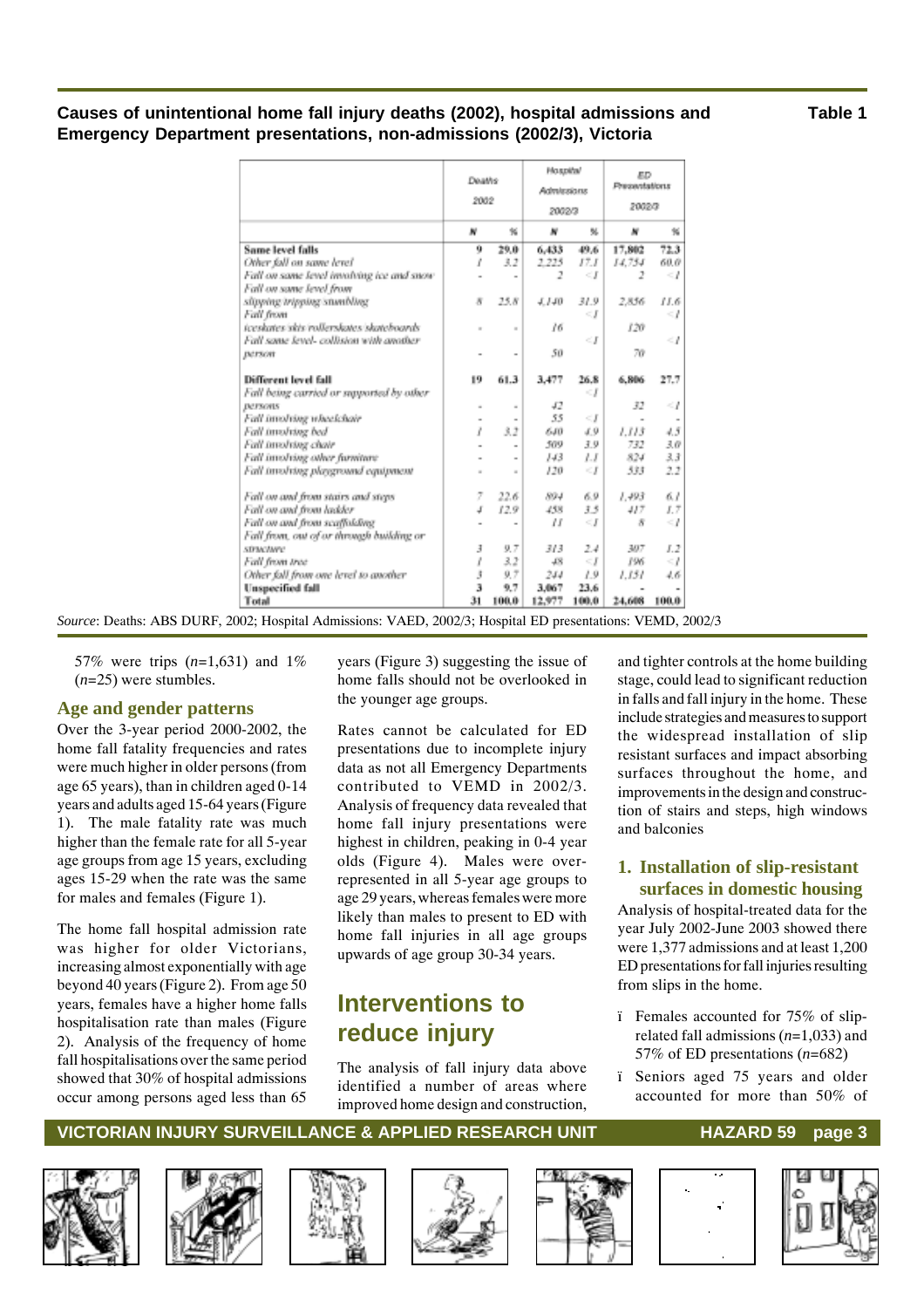#### **Crude mean annual rate (per 100,000 population) Figure 1 of home falls deaths by gender, Victoria 2000/02**



Note: Frequencies are total frequencies over the three-year period not mean annual frequencies. *Source*: ABS-DURF 2000-2002.

**Crude mean annual rate (per 100,000 population) Figure 2 of home falls hospital admissions by gender, Victoria July 2000-June 2003.**



*Source*: VAED July 2000 to June 2003.

admissions for slip injuries (*n*=716, 52%), yet this age group made up only 10% of ED presentations (*n*=125). Note that ED presentations data under-estimate cases of slips due to the generally poor quality of the narrative data describing the falls for the older age groups.

- ï Children aged 0-14 years comprised 32% of presentations (*n*=380) yet only 5% of admissions (*n*=63)
- ï Among admissions, almost two-thirds of slip injuries were fractures (n=888, 65%). Upper extremity injuries (*n*=668, 49%) were more common than lower extremity injuries (*n*=304, 22%)

The most frequently occurring injury among ED presentations was fracture (*n*=335, 28%), followed by open wounds (*n*=283, 24%) and sprains or strains (*n*=252, 21%). Upper extremity injuries were more frequent (*n*=370, 31%) than lower extremity injuries (*n*=329, 27%).

More detailed analysis of the locations and surfaces involved in ED presentations for slips utilising word searches of narrative data yielded the following additional information.

- ï Specific information on the location (room) or the surface/item involved was used to classify slips as occurring indoors or outdoors. This information was available in 71% of slips narratives (*n*=848). Sixty per cent of slips occurred indoors (*n*=512) and 40% occurred outdoors including verandah/garage/shed (*n*= 336)
- ï Of the 332 case narratives of indoor slips that specifically mentioned the room in which the slip occurred, 222 (67%) occurred in the bathroom (including bath, shower stall and spa), 59 (18%) occurred in the kitchen and 36 (11%) occurred in the lounge/ living/rumpus room. Of the 179 case narratives of outdoor slips that specifically mentioned the site of the slip, 120 (67%) occurred in the yard/ garden, 24 (13%) occurred on the driveway/path, 10 (6%) occurred on swimming pool surrounds and 8 (5%) occurred in the workshop/garage.
- ï The type of surface on which the person slipped was not well documented in narratives. Specified indoor surfaces included tiles, timber and wood, carpet and rugs, lino, marble, shelves, cot, couches, tables and bench tops. Specified outdoor surfaces included concrete/cement, grass, stones, bricks, and gravel.

Only 10% of the 1,200 slip narratives mentioned that the surface was wet at the time of the slip. The literature, however, suggests that slips typically occur on wet surfaces or a surface contaminated with oil, grease, dust, dirt or some sort of spillage $4-7$ .













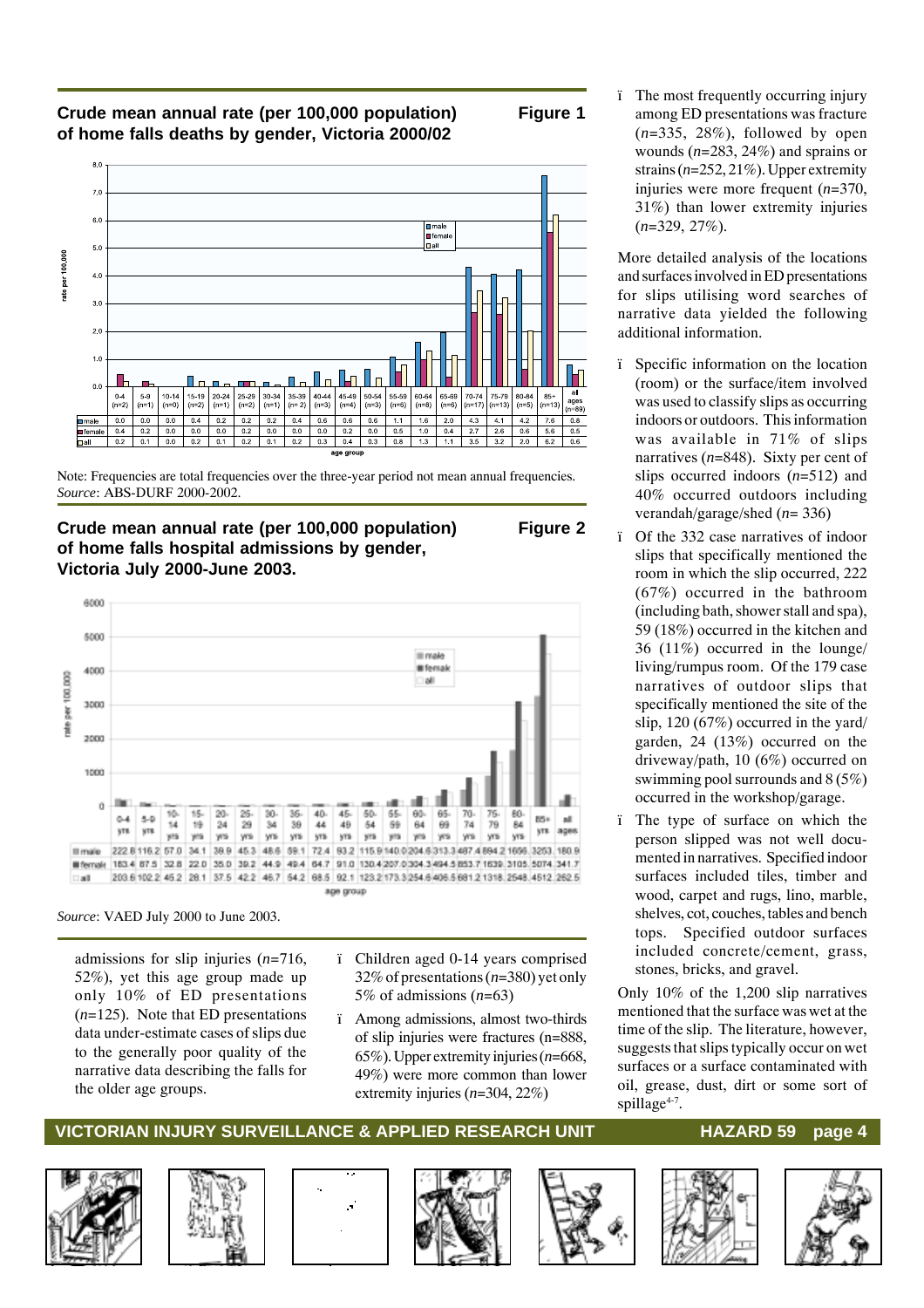### **Mean annual frequency of home falls hospital Figure 3 admissions by age and gender, Victoria July 2000-June 2003**



*Source*: VAED July 2000 to June 2003.





*Source*: VEMD July 2000 to June 2003.

A similar picture emerges from a report on home inspections carried out by Archicentre from January 2000 to August 2002 in 11,264 homes in Melbourne Metropolitan and 2,771 homes in rural Victoria occupied by older residents over 60 years of age8 . Trip and slip hazards were found in 19% of the homes. The most common structural slip and trip hazards found were shower bases, defective floor finishes, dangerous staircases and obstacles like protruding door thresholds. These homes are not an unbiased random sample of Victoriaís home stock. Nevertheless, the report on these inspections highlights important home hazards encountered by the homedwelling elderly in Victoria.

About 91% of older homeowners included in the sample of homes inspected lived in single-storey homes, which are

better suited to the lifestyle of many older residents because these homes generally have less fall risks. Surprisingly, in the sample of homes that was inspected it was found that a greater percentage of trip and slip problems existed in one-storey homes as opposed to two-storey homes.

Prevention of slipping requires the provision of an appropriate level of friction between shoe soles or bare feet and floors. Given the difficulty of controlling the types of shoes people wear, the development of tests for measuring the slip-resistance of pedestrian surfaces is regarded as the more important of the two and received priority attention from Standards Australia from the mid-1990s. The Australia/New Zealand Standard Guidelines for Safe Housing Design (ANZS 4226-1994) rates most of the typical flooring materials currently used in domestic homes as very poor to fair in terms of general slip-resistant characteristics when wet<sup>9</sup> (although the source of data for the ratings is not specified). This suggests that an effective strategy for preventing injurious slips could be to require, by way of regulation, the installation of slip-resistant flooring and surfaces in ëwetí indoor areas (the kitchens, laundry and bathroom including baths and shower bases) and pedestrian outdoor areas of new houses, and in existing houses when renovations involving wet areas are being carried out. Australian Standard AS 4299 ñ  $1995^{10}$  on adaptable housing requires floor surfaces in bathrooms, laundries, toilets, kitchens and all external paved surfaces to be slip-resistant to comply with AS/NZS 3661.1<sup>11</sup>. AS 1428.1<sup>12</sup> and AS 1428.2<sup>13</sup> on design for access and mobility also require slip resistant surfaces for disabled access.

Standards Australia Handbook 197: 2005 (in preparation), a revision of Standard of Australia Handbook 197:199914, *An introductory guide to the selection of slip resistant surfaces* will establish a basis for specifying pedestrian surface materials for various locations based on













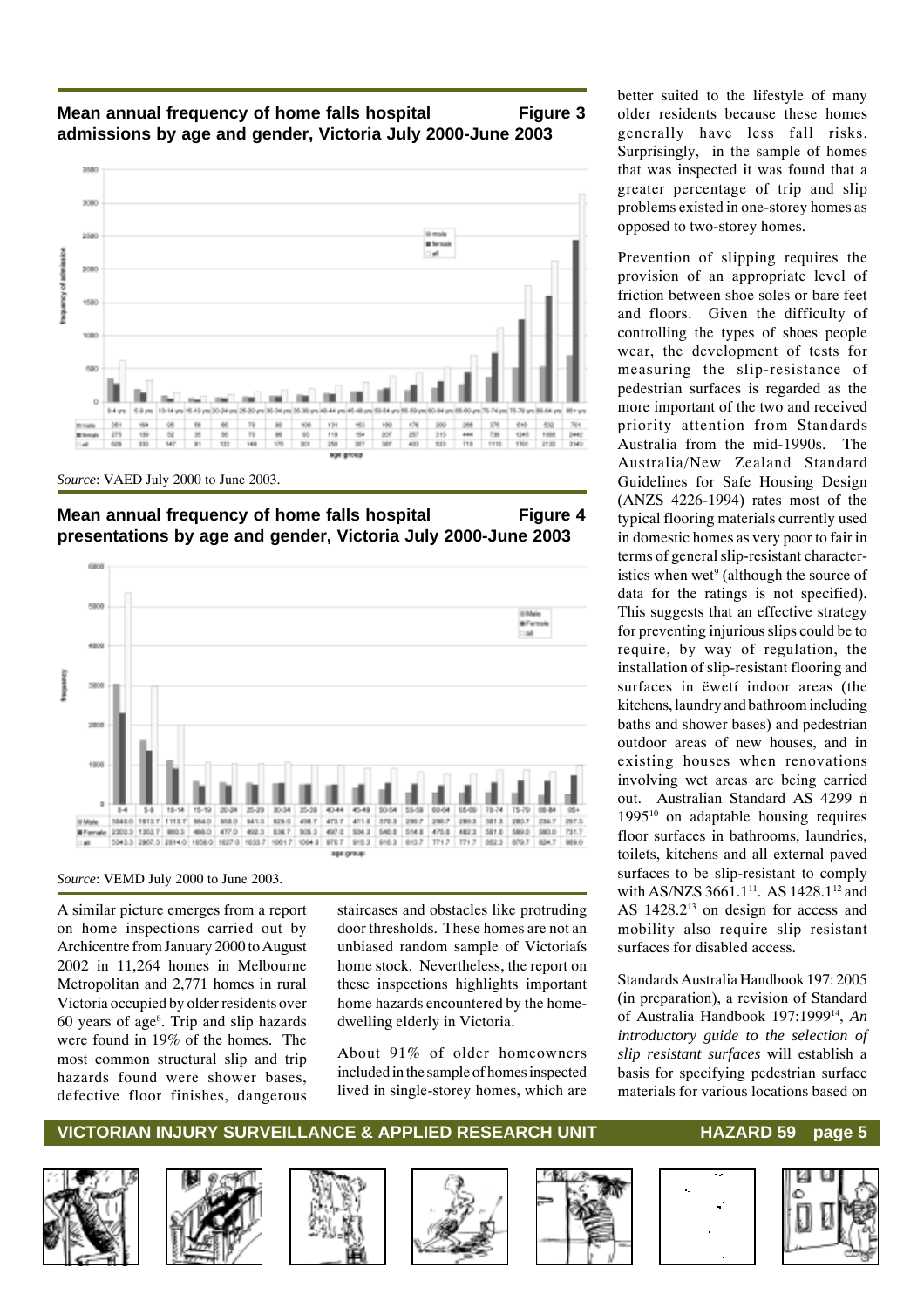wet slip resistance classifications that are obtained when testing surface materials to the newly published standard AS/NZS 4568: 2004 *Slip resistance classification of new pedestrian surface materials15*. The revised handbook will include new recommendations for domestic residences and balconies. AS/ NZS 4568: 2004 provides manufacturers with a range of test methods that can be used to classify slip resistance of their materials. The Standard for measuring the slip resistance of existing pedestrian surfaces (AS/NZS 4663: 2004 *Slip resistance measurement of existing pedestrian surfaces*) has also been revised and recently published<sup>16</sup>.

The updated Standards provide a sound basis for developing building regulations to require the installation of slip-resistant surfaces in internal wet areas and external pedestrian areas of new and renovated homes. The Local Government and Shires Associations of NSW are considering action to require that residential premises meet minimum levels of slip resistance and have taken the position that it is unacceptable to issue certificates of occupancy where new and renovated buildings have floors that pose a slip hazard<sup>17</sup>. The Associations are seeking to have the recommendations for residences in the revised HB 197 referenced into the Building Code of Australia  $(BCA)^{17}$ . The effectiveness of these standards and codes should be evaluated.

Extending the slip resistance requirements to all housing by adopting a universal design approach will not only make homes friendly for the elderly and disabled, but also reduce injuries for all users.

A strategy to encourage owners of existing homes to increase the slip resistance of existing *in situ* surfaces should also be developed. Hard floor materials such as tile, granite, and terrazzo are popular in domestic kitchens, laundries, dining rooms, toilets and bathrooms. These floors are widely used in public places such as restaurants,

building lobbies and shopping malls as well because of appearance, resistance to wear, and ease of maintenance. However, these smooth surfaces offer little slip resistance, particularly when wet, unless especially treated in the manufacturing process. Falls on these hard surfaces can result in severe injuries because they do not offer any impact absorption.

Methods such as safety grooving, acid etching, blasting, grinding, paint and sand, and a number of proprietary chemical treatments can be used to improve the slip resistance of existing flooring<sup>11</sup>. Safety grooving technique involves making permanent, shallow, circular groves using a diamond tool into existing tile or concrete floors to channel water away from the surface to minimize hydroplaning and improve traction<sup>18</sup>. One disadvantage of this process is that it changes the visual appearance of the floor.

Acid etching and some proprietary chemical treatments improve the slip resistance by creating micro-pits on the surface<sup>19</sup> or by growing tiny abrasive crystals onto the floor surface<sup>18</sup>. These chemical treatments may not be suitable for all hard surfacing materials<sup>11</sup> and the effectiveness of these treatments may depend on the strength of the solution, the time of exposure, and the temperature. Because liquids are susceptible to gravity they tend to flow down slopes and grout joints. The raised portions of floors that people tend to walk on may receive less treatment than depressed areas (Personal communication, Richard Bowman, CSIRO, December 2004).

Microscopic pits may become plugged by sediment particles, which can impair slip resistance and visual appearance of the surface. The roughened surfaces created through chemical treatment may make the previous cleaning processes less effective. Some proprietary treatments require the use of expensive cleaning products to maintain the slip resistance (Personal communication, Richard Bowman, CSIRO, December 2004).

While many proprietary chemical treatment processes claim to improve the slip resistance of tile, stone, terrazzo, and concrete surfaces, these claims of effectiveness need to be verified using independent systematic scientific studies. The longevity of treatments, cost, maintenance requirements etc. also need to be assessed before these products can be recommended.

According to the ABS *Safety in the Home* Melbourne survey in 1992, 114,700 (35.4%) households with older residents and 193,000 (24.3%) households without older residents had slip-resistant surfaces in the bath or shower $20$ . Serious consideration should be given to the development of a standard and associated regulation to ensure that only slip resistant baths and shower bases are installed in Victorian homes. Local and overseas manufacturers would then be encouraged to develop design solutions that make all bath and shower bases slip resistant.

#### **2. Installation of impact absorbing floor surfaces**

The properties of surfaces associated with falls are a major determinant of injury severity. Hard, non-resilient surfaces produce large impact forces and cause severe injuries. Soft impact absorbing surfaces tend to cushion a fall and reduce injury severity.

Information on the types of surfaces involved in injurious falls can provide some useful clues about the safety implications of different floor types. However, this information is not systematically entered in Victorian injury surveillance databases. The only current source of surveillance data on fall surfaces can be found in text narrative data entered in the VEMD. Analysis of home fall injury narratives recorded on the VEMD between July 2002 and June 2003 showed that the specific surfaces on which injurious falls occurred was identified in only 6% of ED presentations for falls (*n*=1,355/24,608), so reliable data are lacking. Table 2 shows the specific surfaces as a percentage of all records where a surface could be identified. Concrete (*n*=421, 31%) and tiles (*n*=220,













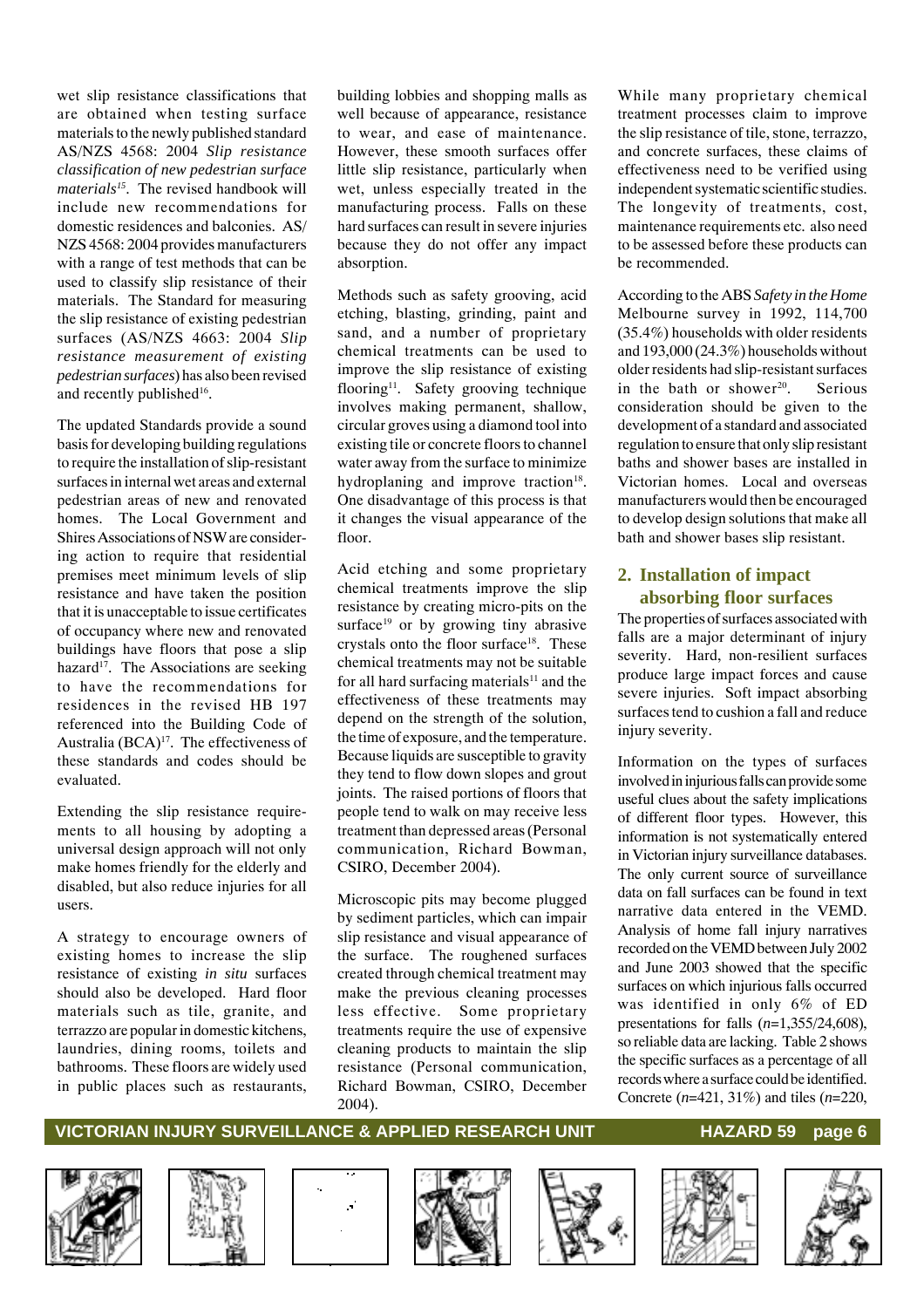#### **Fall surfaces identified in home falls case narratives, Table 2 VEMD July 2002-June 2003 (n=1,355)**

|                    | N     | %<br>(of known<br>surfaces) |
|--------------------|-------|-----------------------------|
| Concrete           | 421   | 31                          |
| Tiles              | 220   | 16                          |
| Wood               | 142   | 11                          |
| Carpet             | 138   | 10                          |
| Glass              | 121   | 9                           |
| <b>Brick</b>       | 91    | 7                           |
| Metal              | 58    | 4                           |
| Floorboard NFS     | 52    | 4                           |
| Mat                | 29    | 2                           |
| Deck               | 26    | $\overline{2}$              |
| Slate              | 23    | 2                           |
| Timber             | 23    | 2                           |
| Lino               | 9     | 1                           |
| Vinyl              | 2     | <1                          |
| All known surfaces | 1,355 | 100                         |

*Source*: VEMD July 2002 to June 2003.

16%) were the most prominent of the identified specific surfaces. We conservatively estimate from these data that two-thirds of injurious home falls requiring hospital treatment are onto hard, non-impact absorbing surfaces. There is no exposure data on hours of pedestrian use of the various surfaces in the home.

Maki and Ferni studied impact forces on a number of common floor covering materials using a fall simulator $21$ . The simulator height and weight were chosen to simulate a 50<sup>th</sup> percentile elderly (aged 65-79 years) female. The drop height was selected to simulate a fall from an erect standing posture. This study indicated that linoleum, vinyl, vinyl composition, terrazzo, and wood tile floorings have the poorest impact attenuation. Padded carpet provided the best impact attenuation. A clinical study based on 864 falls and 18 hip fractures for five types of floor coverings, conducted by Booth et al showed that carpet results in fewer hip fractures in proportion to the number of falls, and that vinyl and concrete floors result in higher proportions of hip fractures<sup>22</sup>. These researchers also confirmed this dependence of fracture incidence on floor

covering type experimentally, using an impact transducer<sup>23</sup>.

Carpet can attenuate impact during a fall and reduce severity of injury. In addition to providing more comfort than hard floor covering, carpet also reduces noise, glare, and slipperiness. If incontinence is an issue, then maintaining carpet becomes difficult. Urine and other spills penetrate through the backing into the subfloor causing odours. Because carpet tends to encourage dust mites, its usage may be problematic for persons who have asthma and allergy. Movement of wheeled equipment, including wheelchairs, require larger push and pull forces on soft surfaces such as carpet and Flotex compared to those on hard surfaces such as tile or vinyl<sup>24</sup>.

A new material called PowerBond RS, which combines the benefits of softsurface floor covering with the durability of sheet vinyl, is gaining popularity in nursing homes in USA25,26. Powerbond RS has a superdense surface constructed of single filament tufted nylon carpet loops and a solid sheet of cushioned vinyl backing<sup>27</sup>. The manufacturer claims that Powerbond RS is easy to install, improves thermal and acoustic qualities,

reduces glare, provides good slip resistance while reducing the resistance to wheeled equipment, and is easy to maintain. While soil and spills can seep through regular carpet or the edges of VCT, leading to breeding of bacteria, Powerbond RS eliminates this and the possibility of trapped moisture under the floor covering by providing a non-flowthrough vinyl backing and chemically welded seams. However, this product needs to be independently evaluated to determine the validity of the claimed benefits and the suitability for domestic use.

Casalena et al have reported, in 1998, a concept of a safety floor called Penn State Safety Floor (PSSF) that attempts to simultaneously achieve two competing design goals necessary for preventing fall injuries $28,29$ . The first design goal is that the flooring system needs to remain relatively rigid during normal daily living activities such as walking. The second design goal is that the floor should effectively minimize peak forces experienced by a femur during a fallrelated impact. These researchers used computer simulation and experimentation using a fall simulator to measure peak femoral neck force during a fall impact on the PSSF. A prototype surface achieved a 15.3% reduction in peak femoral neck force while exhibiting less than 2mm deflection during normal walking. Furthermore, the top surface of the PSSF returned to within 0.2mm of its pre-impact configuration after 5min from the impact, demonstrating that this surface is resilient and need not be replaced after experiencing a fall related deflection. Although this safety floor system seems to be a promising approach for preventing hip injury, further developments of this product could not be found in the literature or on the Internet.

Independent testing should be undertaken to substantiate the claims made by the manufacturers of innovative floor covering and flooring including investigations of their suitability for domestic use, especially in housing developments













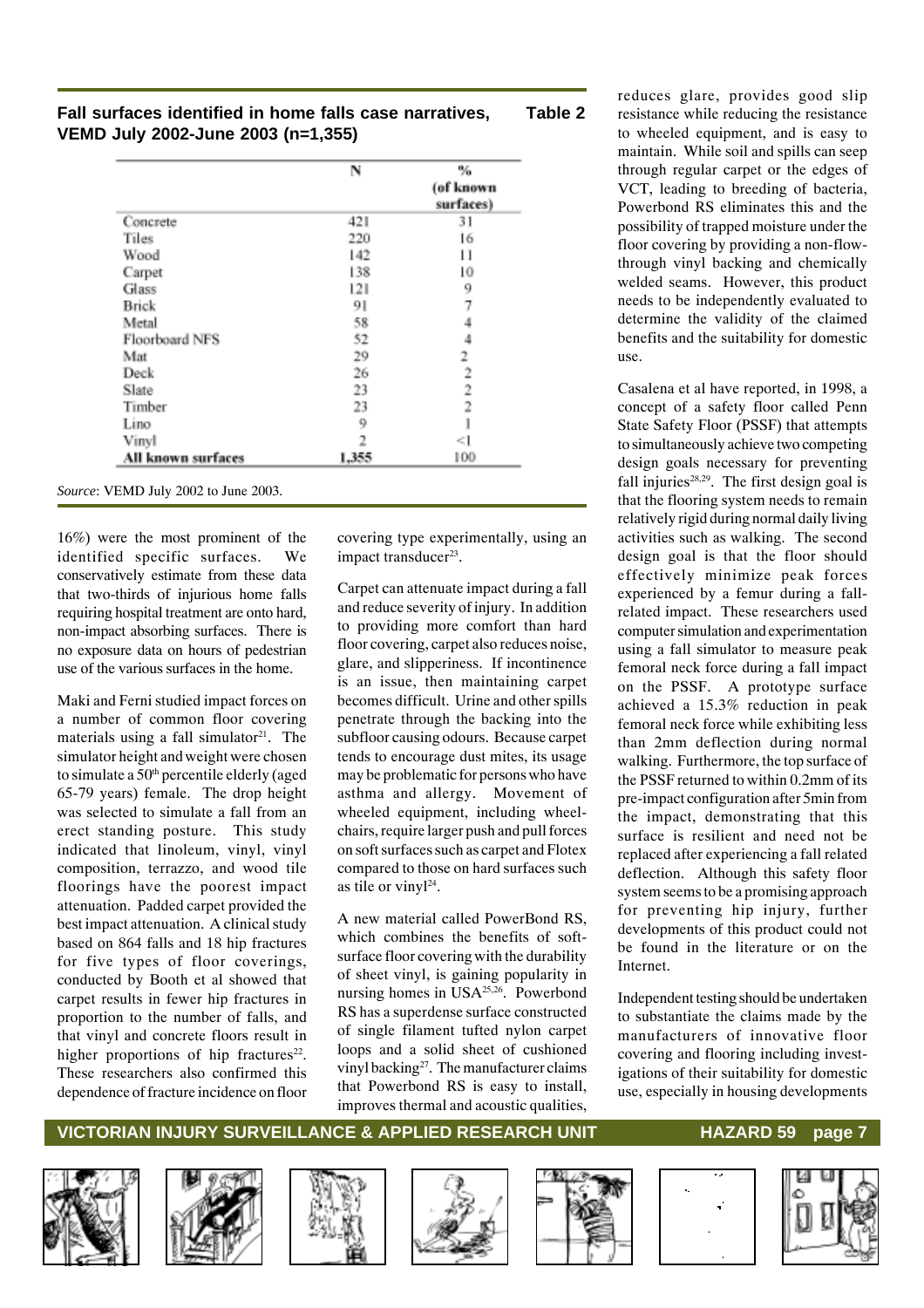aimed at the seniorsí market. Also, further research is required to develop impact-absorbing flooring that can attenuate sufficient energy to consistently reduce peak impact forces transmitted to the femur to levels below fracture threshold.

#### **3. Improving the design and construction of stairs and steps**

According to *Safety in the Home* surveys conducted by the ABS in 1992 and 1998, the number of households in Melbourne with inside steps or stairs increased from 270,000 to 354,800 between the two surveys, and the proportion of houses with steps or stairs also increased, from 24.1% to 28.6%20,30. Furthermore, the number of households where older people were resident with steps or stairs increased from 62,000 to 78,700 from 1992 to 199820,30. It is probable that the exposure of the population to steps and stairs in domestic dwellings has increased since 1998 as the trend toward higher density housing has continued, with a concomitant increase in the risk of falls on and from stairs and steps. This trend towards higher density housing is also predicted to continue in Melbourne.

#### **Pattern and trend in stair and step home fall injury**

Although the deaths, hospital admissions, and hospital presentations for fall injury on and from stairs and steps in the home are fewer in number than same level falls (Table 1), when extent of usage (exposure) is taken into account, stairs are clearly a relatively hazardous structural feature of the home<sup>31</sup>.

Analysis of Victorian home falls data for 2002, showed that there were 7 deaths (23% of home fall deaths) caused by falls from stairs and steps (Table 1), four adult males aged over 35 years and 3 females aged over 70 years. Stair and step fall injury also accounted for 7% (*n*= 894) of home fall hospital admissions and at least 6% (*n*=1,493) of home falls ED presentations (Table 1).





*Source*: VAED July 1993-June 2003

The frequency of stair and step fall injury hospitalisations increased by more than 70% over the decade 1993/4 to 2002/3 (from 373 admissions per year on average in 1993/6 to 639 admissions per year on average in 2000/3). In males, their frequency increased by 95% (from 103 admissions per year on average to 202) and in females by 62% (from 270 admissions per year on average to 438).

Age-adjusted rates were calculated to examine the trend in hospital admissions for stairs and step falls (Figure 5). Same day records were excluded to reduce the influence of changes to admissions policies over the period. To reduce the effect of year-to-year fluctuations due to relatively small numbers, the analyses compare the 3-year average admission rate at the start of the decade to the 3 year average at the end.

The all-persons stair and step fall injury hospital admission rate increased by 47% over the decade, from 9 admissions/ 100,000 population per year on average in 1993/6 to 13.1 admissions/100,000 population in 2000/3. The male injury hospital admission rate increased by 68% (from 5/100,000 to 8.4/100,000) and the female rate increased by 39% (from 12.8/ 100 to 16.2/100,000).

How much of the increasing trend is due to increased exposure to steps and stairs in the home is not known. However, the major escalation in both the frequency and rate of stair and step home fall injury in Victoria over the past decade highlight the importance of designing and constructing safer stairs and steps in Victorian homes.

The crude mean annual rate of hospital admissions for stairs and steps fall injury increases almost exponentially with age beyond 40 years (Figure 6) similar to the all-cause home falls injury rate. Older females were over-involved in hospital admissions for stair and step falls compared to males. Other studies have consistently reported that older females form a greater proportion of hospital admissions for stair and step fall injury than older men<sup>32-34</sup>.

The frequency and rate of hospital admissions for stair and step fall













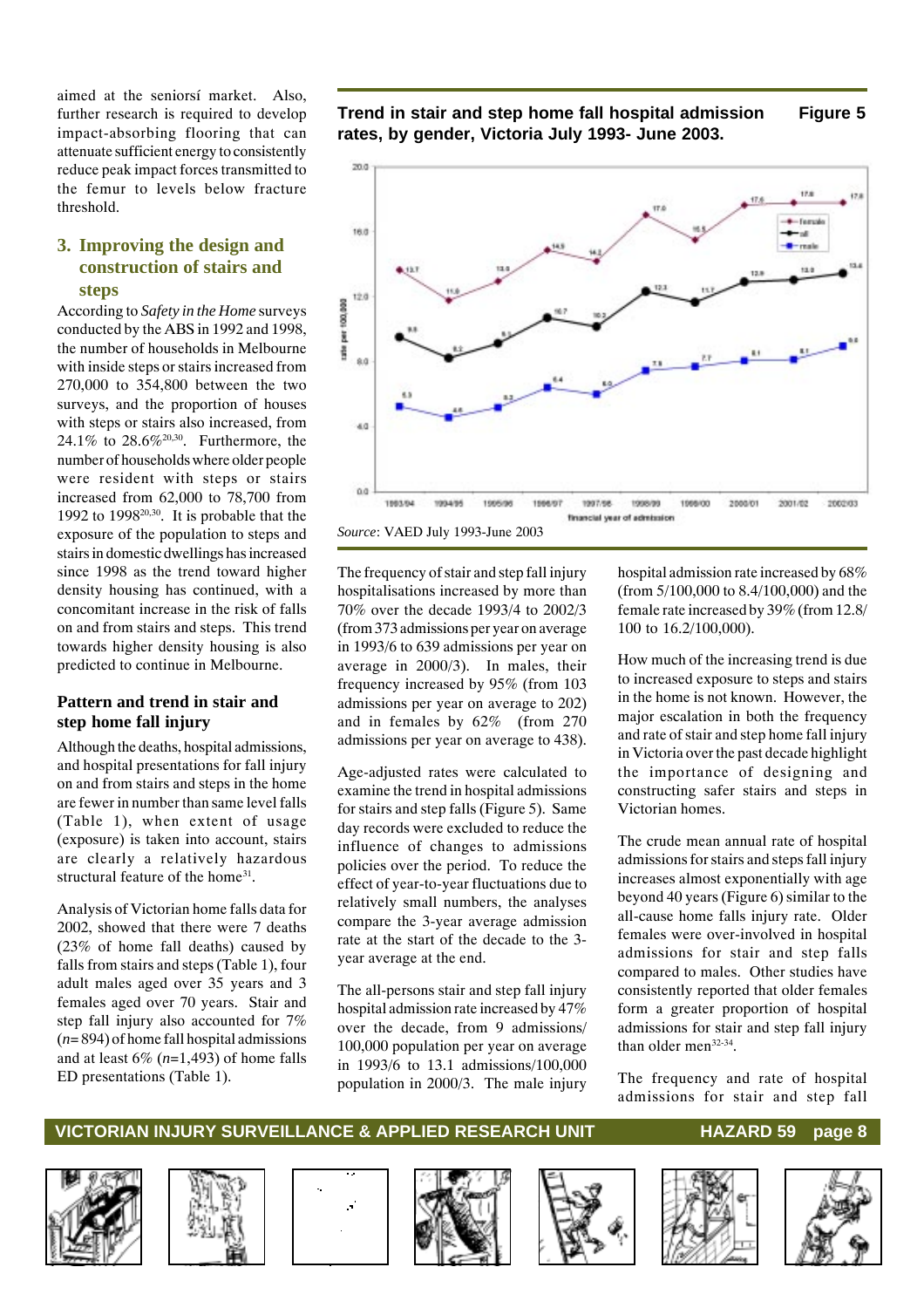#### **Crude mean annual rate (per 100,000 population) Figure 6 of stair and step home fall hospital admissions by age and gender, Victoria July 2000-June 2003**



Note: Frequencies are total frequencies over the three-year period not mean annual frequencies. *Source*: VAED July 2000-June 2003

#### **Mean annual frequency of stair and step home fall Figure 7 hospital ED presentations by age and gender, Victoria July 2000-June 2003**



#### *Source*: VEMD July 2000-June 2003

hospitalisation increase as age increases from age 15 years until persons aged 75 years having the highest frequency and rate of all age groups (Table 3+4). Among child hospitalisation the youngest children have the highest frequency and rate of stair and step falls hospitalisation. This indicates that very young children and older adults should be the special

target of stair and steps falls intervention. Importantly, however, Tables 3 & 4 show that when frequency is considered, 57% of admitted cases of step and stair related fall injuries and 93% of ED presentations were less than 75 years of age. This clearly indicates that step and stair injuries are not only a problem of the very young and the very old.

The pattern of hospital-treated stair and step fall injury among children and adults, separately, is summarised in Tables 3 and 4. Among children aged 0-14 years, males were over-represented in both admissions and ED presentations data and the hospital admission rate and frequency of ED presentations was much higher in 0-4 year olds compared to older children. Head and neck injuries predominated in both admissions and presentations. Fractures and open wounds were the most common injuries.

Amongst adults aged 15 years and older, females were much more likely than males to be hospitalised or present to ED with injuries from stairs and step falls. Hospital admission rates increased with age, as did the frequency of ED presentations. By far the most common injury among admitted cases was head injury, followed by upper extremity injury, whereas lower extremity injury (mostly to the ankle and foot) was the most common injury among ED presentations. Fractures were the most prominent injury among admitted cases, whereas dislocations/sprains and strains predominated in ED presentations.

Victorian injury surveillance systems record only sparse detail on the circumstances of the fall. Research indicates that most stair falls occur during descent and these tend to cause relatively serious injuries such as fractures<sup>35</sup>. Many falls during descent occur when the user misses the next lower tread or catches their heel on the nosing or the riser, which pushes the user forward causing a forward fall. A fall during descent may result in a large initial impact followed by several smaller subsequent impacts on a number of steps as the user descends the full flight $35$ .

Falls that occur during ascent are usually less severe because they tend to be towards the higher steps and involve relatively small impacts<sup>35</sup>. Some of these falls occur as a result of the toe tripping on the stair nosing as the foot swings upward. Another possible fall scenario during ascent is the user misjudging the













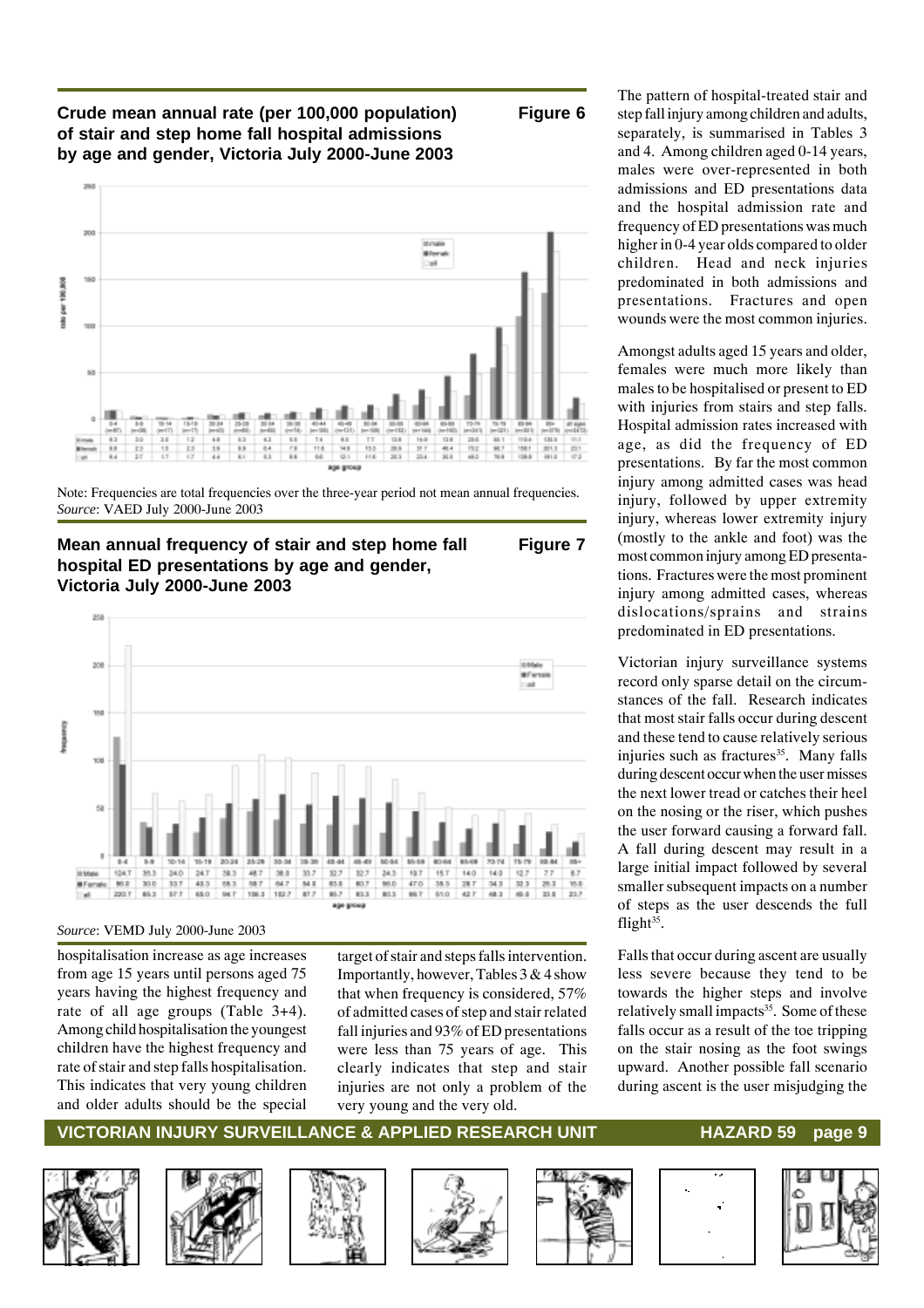### **Frequency and pattern of hospital-treated home injury caused by stair and step falls, Table 3 children 0-14 years, July 2000 to June 2003**

|                                  | <b>VAED</b> admissions      |                     | <b>VEMD</b> presentations |               |  |
|----------------------------------|-----------------------------|---------------------|---------------------------|---------------|--|
| Characteristics                  |                             |                     | (non-admissions)          |               |  |
|                                  | $(n=130)$<br>$\overline{N}$ |                     | $\overline{\mathbb{N}}$   | $(n=1031)$    |  |
|                                  | (Average rate per           | %                   |                           | $^{0.6}$      |  |
|                                  | year)                       |                     |                           |               |  |
| Gender                           |                             |                     |                           |               |  |
|                                  |                             |                     |                           |               |  |
| Male<br>٠                        | 69                          | 53%                 | 552                       | 54%           |  |
|                                  | (4.7/100,000)               |                     |                           |               |  |
| Female<br>٠                      | 61                          | 47%                 | 479                       | 46%           |  |
|                                  | (4.3/100,000)               |                     |                           |               |  |
| All child cases<br>٠             | 130<br>(4.5/100,000)        | 100%                | 1031                      | 100%          |  |
|                                  |                             |                     |                           |               |  |
| Age groups                       |                             |                     |                           |               |  |
| 0-4 years<br>٠                   | 87                          | 67%                 | 662                       | 64%           |  |
|                                  | (9.4/100,000)               |                     |                           |               |  |
| 5-9 years<br>٠                   | 26                          | 20%                 | 196                       | 19%           |  |
|                                  | (2.7/100,000)               |                     |                           |               |  |
| 10-14 years<br>٠                 | 17                          | 13%                 | 173                       | 17%           |  |
|                                  | (1.7/100,000)               |                     |                           |               |  |
| All child cases<br>٠             | 130<br>(4.5/100,000)        | 100%                | 1031                      | 100%          |  |
| <b>Body site injured</b>         |                             |                     |                           |               |  |
|                                  |                             |                     |                           |               |  |
| Head/neck<br>٠                   | 78                          | 60%                 | 586                       | 57%           |  |
| - head                           | $-78$                       | $-60%$              | -286                      | $-28%$        |  |
| - neck                           | -0                          | $-0\%$              | $-294$                    | $-29%$        |  |
| - face                           |                             |                     | -6                        | $-<1\%$       |  |
| Trunk<br>٠                       | 3<br>27                     | 2%<br>21%           | 28<br>155                 | 3%            |  |
| Upper extremity<br>٠             | $-10$                       | $-8%$               | -21                       | 15%<br>$-2\%$ |  |
| - shoulder/upper arm             | $-14$                       | $-11%$              | $-90$                     | $-9%$         |  |
| - elbow/forearm<br>- wrist/hand  | $-3$                        | $-2%$               | $-44$                     | $-4%$         |  |
| Lower extremity<br>٠             | 20                          | 15%                 | 197                       | 19%           |  |
| -hip/thigh                       | -11                         | $-9%$               | $-7$                      | $-1\%$        |  |
| -knee/lower leg                  | -8                          | $\boldsymbol{.6\%}$ | $-56$                     | -3%           |  |
| -ankle/foot                      | -1                          | $-<1\%$             | $-134$                    | $-13%$        |  |
| Unspecified/missing<br>٠         | 2                           | 2%                  | 30                        | 3%            |  |
| Multiple body regions<br>٠       | ÷                           | $\bar{a}$           | 10<br>25                  | <1%<br>$2\%$  |  |
| No injury detected<br>٠          |                             |                     |                           |               |  |
|                                  |                             |                     |                           |               |  |
| Nature of injury                 |                             |                     |                           |               |  |
| Fracture<br>٠                    | 50                          | 39%                 | 135                       | 13%           |  |
| Open wound<br>٠                  | 36                          | 28%                 | 277                       | 27%           |  |
| Intracranial<br>٠                | 12                          | 9%                  | 51                        | $5\%$         |  |
| Dislocation/sprain & strain<br>٠ | 6                           | 5%                  | 166                       | 16%           |  |
| Superficial<br>٠                 | 5                           | 4%                  | 189                       | 18%           |  |
| Other<br>٠                       | 15<br>6                     | 12%                 | 141                       | 14%           |  |
| Unspecified<br>٠                 |                             | <1%                 | 72                        | 7%            |  |
|                                  |                             |                     |                           |               |  |

*Sources*: Hospital admissions: Victorian Admitted Episodes Dataset (VAED) July 2000 to June 2003 Emergency department presentations (non-admissions): Victorian Emergency Minimum Dataset (VEMD) July 2000 to June 2003











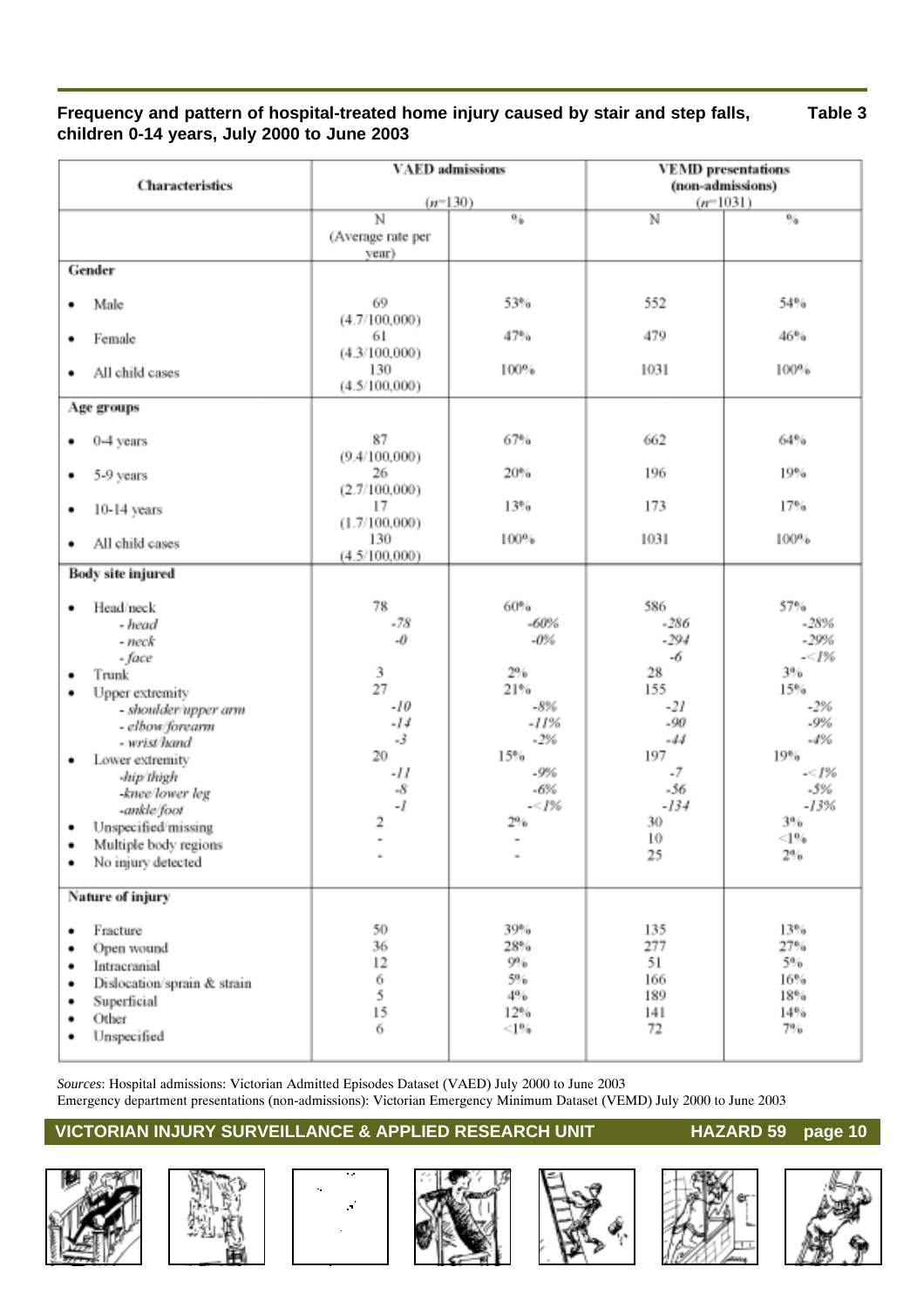### **Frequency and pattern of hospital-treated home injury caused stair and step falls, Table 4 adults 15 years and older, July 2000 to June 2003**

| <b>Characteristics</b>                                                                                                                                                                                                                                                                                                   | <b>VAED</b> admissions                                                                                                          |                                                                                                                                   | <b>VEMD</b> presentations<br>(non-admissions)                                                                                                       |                                                                                                                                               |  |
|--------------------------------------------------------------------------------------------------------------------------------------------------------------------------------------------------------------------------------------------------------------------------------------------------------------------------|---------------------------------------------------------------------------------------------------------------------------------|-----------------------------------------------------------------------------------------------------------------------------------|-----------------------------------------------------------------------------------------------------------------------------------------------------|-----------------------------------------------------------------------------------------------------------------------------------------------|--|
|                                                                                                                                                                                                                                                                                                                          | $n = 2342$                                                                                                                      |                                                                                                                                   |                                                                                                                                                     | $n = 3108$                                                                                                                                    |  |
|                                                                                                                                                                                                                                                                                                                          | N<br>(Average rate<br>per year)                                                                                                 | 96                                                                                                                                | N                                                                                                                                                   | %                                                                                                                                             |  |
| Gender                                                                                                                                                                                                                                                                                                                   |                                                                                                                                 |                                                                                                                                   |                                                                                                                                                     |                                                                                                                                               |  |
| Male<br>٠                                                                                                                                                                                                                                                                                                                | 716<br>(12.7/100,000)                                                                                                           | 31%                                                                                                                               | 1093                                                                                                                                                | 35%                                                                                                                                           |  |
| Female<br>٠                                                                                                                                                                                                                                                                                                              | 1626<br>(27.5/100,000)                                                                                                          | 69%                                                                                                                               | 2015                                                                                                                                                | 65%                                                                                                                                           |  |
| All adults<br>٠                                                                                                                                                                                                                                                                                                          | 2342<br>(20.3/100,000)                                                                                                          | 100%                                                                                                                              | 3108                                                                                                                                                | 100%                                                                                                                                          |  |
| Age groups                                                                                                                                                                                                                                                                                                               |                                                                                                                                 |                                                                                                                                   |                                                                                                                                                     |                                                                                                                                               |  |
| 15-29 yrs<br>۰                                                                                                                                                                                                                                                                                                           | 125                                                                                                                             | 5%                                                                                                                                | 798                                                                                                                                                 | 26%                                                                                                                                           |  |
| 30-44 угз<br>٠                                                                                                                                                                                                                                                                                                           | (4.1/100,000)<br>239<br>(7.2/100,000)                                                                                           | 10%                                                                                                                               | 858                                                                                                                                                 | 28%                                                                                                                                           |  |
| 45-59 yrs<br>٠                                                                                                                                                                                                                                                                                                           | 382<br>(14.2/100,000)                                                                                                           | 16%                                                                                                                               | 721                                                                                                                                                 | 23%                                                                                                                                           |  |
| 60-74 yrs<br>٠                                                                                                                                                                                                                                                                                                           | 545<br>(33.4/100,000)                                                                                                           | 23%                                                                                                                               | 426                                                                                                                                                 | 14%                                                                                                                                           |  |
| $75 + yrs$<br>٠                                                                                                                                                                                                                                                                                                          | 1051<br>(121.8/100,000)                                                                                                         | 45%                                                                                                                               | 305                                                                                                                                                 | 10%                                                                                                                                           |  |
| All adults<br>٠                                                                                                                                                                                                                                                                                                          | 2342<br>(20.3/100.000)                                                                                                          | 100%                                                                                                                              | 3108                                                                                                                                                | 100%                                                                                                                                          |  |
| Body site injured                                                                                                                                                                                                                                                                                                        |                                                                                                                                 |                                                                                                                                   |                                                                                                                                                     |                                                                                                                                               |  |
| Head face/neck<br>٠<br>- head<br>- neck<br>- face<br>Trunk<br>٠<br>- thorax<br>- abdomen/lower back/ lumbar<br>spine/pelvis<br>Upper extremity<br>٠<br>- shoulder/upper arm<br>- elbow/forearm<br>- urist/hand<br>Lower extremity<br>٠<br>-Jap/thigh<br>-knee/lower leg<br>-ankle/foot<br>Other<br>٠<br>Unspecified<br>٠ | 402<br>-366<br>-36<br>319<br>$-115$<br>$-204$<br>478<br>$-210$<br>$-223$<br>$-45$<br>1103<br>-439<br>$-570$<br>$-94$<br>31<br>9 | 17%<br>-16%<br>$-1%$<br>14%<br>$-5%$<br>$-9%$<br>20%<br>$-9%$<br>$-10%$<br>$-296$<br>47%<br>-19%<br>$-24%$<br>$-496$<br>1%<br><1% | 376<br>$-210$<br>$-23$<br>$-143$<br>247<br>$-101$<br>$-146$<br>681<br>$-207$<br>$-168$<br>$-306$<br>1641<br>$-33$<br>$-172$<br>$-1336$<br>127<br>36 | 12%<br>$-796$<br>$- < 196$<br>$-5%$<br>896<br>- 3%<br>$-5%$<br>22%<br>$-796$<br>- 5%<br>$-10%$<br>53%<br>$-1%$<br>- 696<br>$-43%$<br>4%<br>1% |  |
| Nature of injury<br>Fracture<br>٠<br>Open wound<br>٠<br>Intracramial<br>٠<br>Dislocation/sprain & strain<br>٠<br>Superficial<br>٠<br>Injury to muscle/tendon<br>٠<br>Other<br>٠<br>Unspecified<br>٠                                                                                                                      | 1445<br>220<br>108<br>104<br>141<br>28<br>99<br>197                                                                             | 62%<br>9%<br>5%<br>4%<br>6%<br>1%<br>4%<br>8%                                                                                     | 774<br>295<br>27<br>1323<br>257<br>182<br>176<br>74                                                                                                 | 25%<br>10%<br>$\leq$ 1%<br>43%<br>8%<br>6%<br>6%<br>2%                                                                                        |  |

*Sources*: Hospital admissions: Victorian Admitted Episodes Dataset (VAED) July 2000 to June 2003 Emergency department presentations (non-admissions): Victorian Emergency Minimum Dataset (VEMD) July 2000 to June 2003











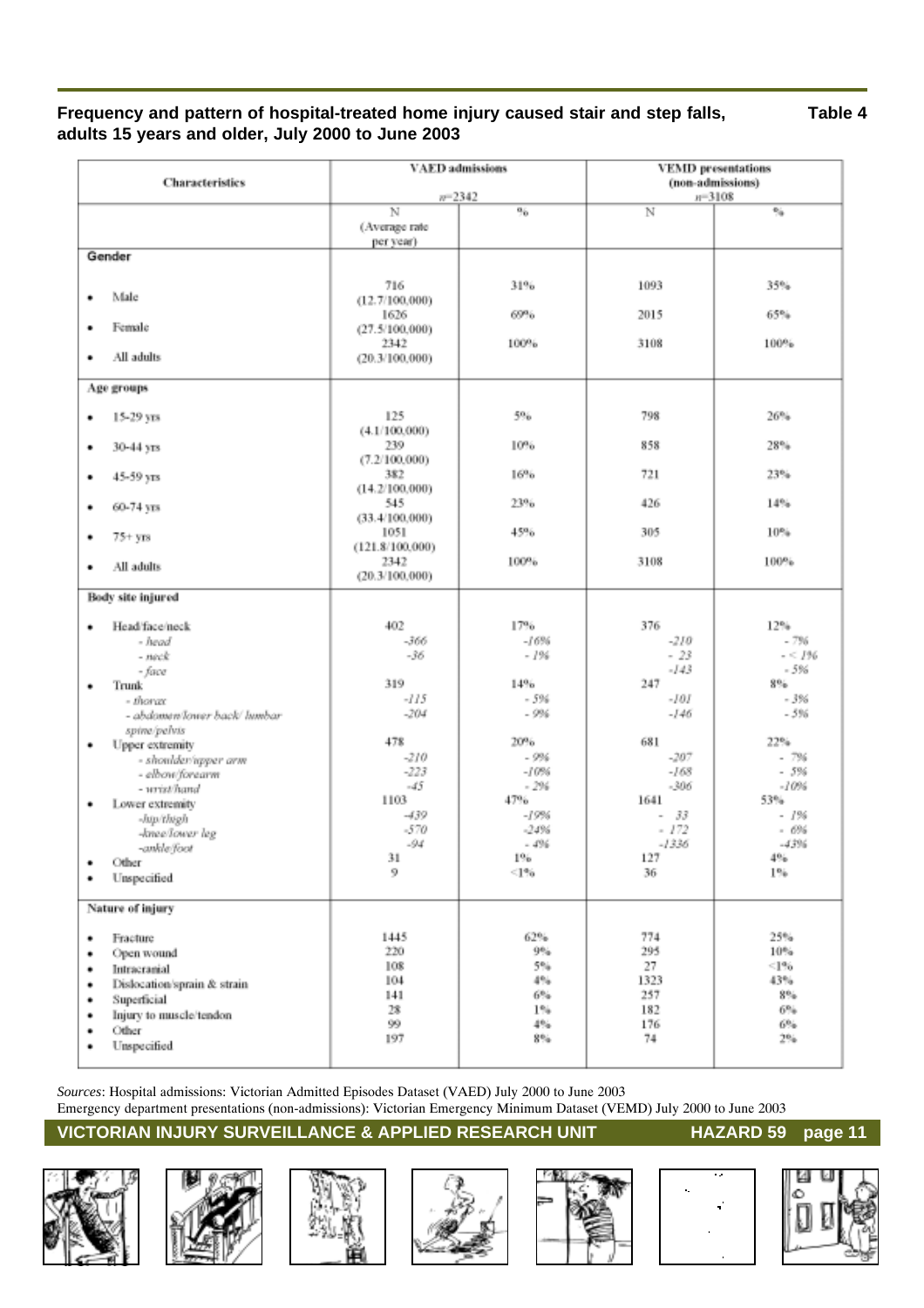next tread position resulting in an understep and miss, or slip-off the edge of the upper step.

#### **Preventing stair and step home fall injury**

There are at least three major factors in stair falls: user behaviour, maintenance, and design<sup>35</sup>. User behaviour-related falls include those caused by running on stairs or tripping on objects placed on steps. Maintenance-related stair injuries comprise injuries caused as a result of broken treads or handrails, loose stair coverings or nosings, or slips due to excessively polished stairs. Although educational programs such as safety campaigns can target user behaviour and maintenance-related falls, these have limited effectiveness as they require consistently applied changes in user behaviour. Design solutions, on the other hand, have the potential to be more effective in preventing stair injuries. Priorities for improved safety and usability of stairways are: appropriate step geometry, visibility of the steps, and provision of functional handrails<sup>31</sup>.

#### Improving stair and step geometry

The number of steps or risers is an important design parameter that affects fall risk on stairs. Several researchers have found that a disproportionate number of falls occur on stairways that have a small number of risers. Fifty percent of 40 stair falls investigated by Jackson and Cohen36 occurred in stairs with four or fewer risers. Of those 20 cases, 60% were on stairways with only one or two risers. Templer also found that fall risk was low on stairways with more than 6 risers $32$ . One leading cause of stair falls is the failure to notice a oneor two-riser stairway in the path<sup>37</sup>. Therefore, safe home design guidelines recommend grouping steps for better visibility<sup>9</sup>. Each group is recommended to have at least three steps, and single steps should be avoided.

While building codes specify certain design guidelines on stair design, some of these are not based on scientific

evidence<sup>32</sup>. Some recent research attempts to provide scientific evidence to improve stair design guideline<sup>38-40</sup>. Roys at Building Research Establishment (BRE) in England recently investigated the effect of the size of risers and goings (Figure 8) on stair use  $38,39$ . An experimental rig with eight sliding carpeted steps whose rise and going sizes were adjustable was used for these experiments. Subjective opinions of 24 males and 36 females who walked up and down the stairs with different rise and going dimensions were collected using a set of questions. Hesitations, glances at feet, use of handrails and missteps were observed. The foot angle and overhang were measured. A series of experiments where the rise was fixed at 175mm and the going dimension varied between 150mm to 425mm demonstrated that smaller goings increase the likelihood of subjective dissatisfaction, observed increase in missteps and use of handrails, increased foot angle, and the maximum overhang. Based on his research, Roys recommends a minimum going size of 275mm - 280mm for private stairs and a minimum going size of 300mm for public stairs (Personal communication, Mike Roys, BRE, November 2004). The full results and recommendations from this study will be presented at the Ergonomics Society Conference in April 2005. A second paper discussing the theoretical

#### **Stair definitions and dimensions Figure 8**

relationship between foot overhang and slip will also be presented at this conference.

Roys and Wright investigated how the going size and the uniformity of the going dimension affect the occurrence of large oversteps on a flight of stairs $41$ . Interventions, such as the installation of proprietary nosings, are recommended for stairs that are frequently used, have large dimensional non-uniformities, and have goings smaller than 350mm. Having a step with a smaller going immediately following a larger one makes the stair dangerous during descent. Pauls recommends maintaining close tolerances preferably 5mm between adjacent treads and between adjacent risers with no more than twice this tolerance within a stair flight $31$ .

Building codes give guidelines on rise and going sizes that are acceptable for public, semi-public, and private stairs<sup>35,42</sup>. These guidelines are based on the following criteria: risers should not be too large as to make the climb excessive or too small as to make the steps a tripping hazard; the combination of riser and going dimensions should allow a user to maintain a comfortable stride on the stairs; and the going should allow sufficient room for the user to place the foot.













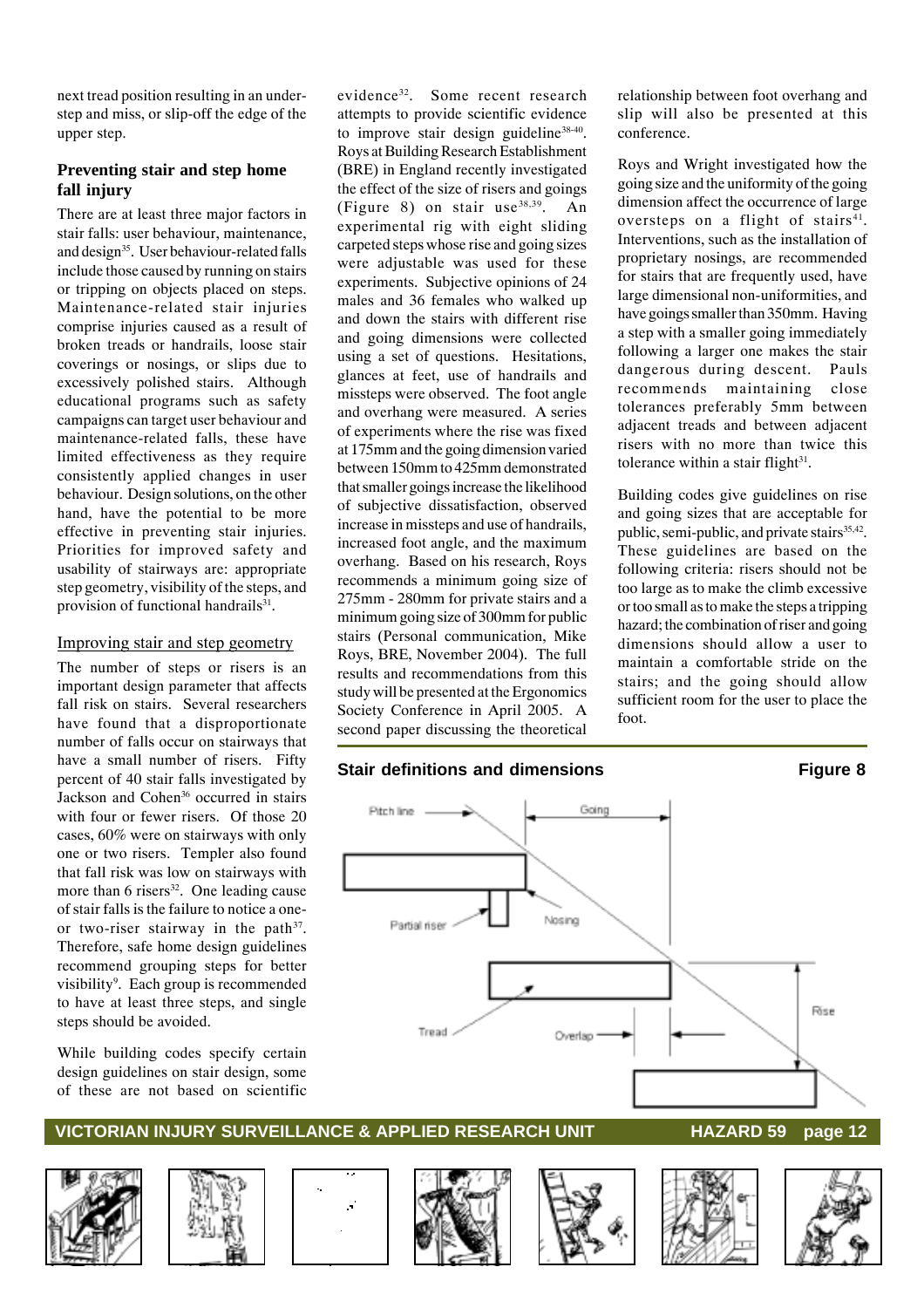Pauls recommends using the larger going size required for public stairs for domestic stairs as well $31$ . Because many users, especially older persons, may not have sufficient physical control to negotiate stairs with reduced goings, they have a high risk of a fall from stairs with smaller goings. The building industry has resisted to increasing the size of goings claiming that it takes extra space for the staircase and, hence, increases  $cost^{43}$ . However, innovative design may overcome this by utilizing the space under the staircase for a toilet or storage. Mandating this change would potentially provide a level playing field for the whole industry.

A 1992 report published by National Association of Home Builders Research Centre<sup>43</sup> questioned the validity of previous studies calling for deeper treads and smaller risers alleging that these studies were based on stair incidents, such as missteps, rather than actual stair accidents that caused injury. Jackson and Cohen responded to these allegations by conducting a survey of 40 in-depth stair accident cases<sup>36</sup>. They concluded that the strongest pattern for stairway accidents lies in dimensional inconsistency within stairways. Jackson and Cohen also cite several previous studies that found dimensional inconsistencies of treads and risers to be a major risk factor for stair falls. Even a 5mm irregularity, particularly at the top or bottom of a stairway, can disrupt foot movements to cause a fall. In building inspections for stair dimensions and irregularities, the finished step dimensions with carpeting or other floor finishes must be considered, rather than the unfinished stairs, because the floor covering thickness cannot be ignored<sup>31</sup>.

#### Stairway lighting

Proper lighting is required near stairways so that the user can see the treads easily. Self-illuminating strips $44$  are available that allow stair edges to be seen in the dark. Automatic dawn/dusk lights that respond to ambient light levels and turn on when it is dark or sensor lights that turn on for a preset duration when a personís presence is detected can be

installed near stairways to ensure that they are adequately lit. These lights may also be useful for bathrooms and other locations where lack of illumination can create a hazard.

#### Floor coverings

The covering used on tread affects the risk of slipping on stairs. The risk of slipping on stairs is increased if the tread surface is smooth, if the steps are wet, or if the nosing is rounded $41$ . Smooth materials such as glazed ceramic tiles, polished terrazzo, and finished timber do not provide enough protection against slipping, especially if the treads are wet. A study by Roys found that falls were three times more likely on stairs with other floor coverings compared to carpet<sup>45</sup>. Thin carpet that is secured tightly to the step is, therefore recommended for stairs. The slight impact absorbing effect of carpet may prevent lacerations in a fall but may not be effective in preventing fracture. Thick carpets or carpet with underlay are not recommended for use on stairs<sup>31</sup>. If carpeted stairs are heavily used, the carpet on the nosing can become smooth and wear through, creating a trip hazard<sup>41</sup>. Non-domestic stairs that are exposed to wet conditions and contamination call for rough materials such as clay tiles with a carborundum finish, cork tiles, asphalt, and resin-based products with enhanced slip resistance<sup>41</sup>.

Non-slip coatings and covers are available for a variety of industrial, commercial, and residential applications on steps, stairways, decks, ramps, etc. These products are applied over existing steps, walkways, platforms, etc to improve their slip resistance. Furthermore, these are available in high visibility colours to make stair nosings more visible. Non-slip stair covers are mainly used in industrial and commercial settings that have higher traffic and high levels of contamination. However, these may be useful for outside steps in private dwellings, where many falls occur. Falls on outside steps can cause severe injury if the victim falls onto concrete paving. Rubber-based impact absorbing material (commonly used as playground surfacing) or similar materials could be used instead of concrete paving around outside steps to reduce injury.

#### Handrails

A substantial proportion of stair falls has been attributed to the lack of handrails<sup>32</sup>. A study by Roys found that fall risk on stairs doubles if just walls are on both sides of the stairway compared to having handrails or barriers on both sides<sup>45</sup>. The risk increased four fold when there was nothing to hold onto on at least one side<sup>45</sup>. The absence of handrails is especially hazardous for the elderly users of staircases<sup>32</sup>. Handrails are used for guidance and balance or simply used in a fall to grab and break the fall.

Australian standard AS 1657:1992 requires provision of a handrail throughout the length of each stairway flight<sup>46</sup>. Handrails must be provided on each side if the stairway width exceeds 1000mm<sup>46</sup>. Provision of handrails is important even when there are only one or two risers, as such stairs cause a disproportionately large number of falls $31$ . In addition to providing support during stair use, handrails also provide a useful visual clue about the presence of the stairs. Handrails should be able to withstand the weight of a person. The Australian Standard AS 4226-1994 recommends that handrails should be able to resist a  $1.5kN$  load applied at any point<sup>9</sup>.

As a sudden discontinuity in a handrail could make the user lose balance during descent AS 4226-1994 recommends that handrails should continue around landings<sup>9</sup>. . Handrails should extend 300mm beyond the end of the flight of stairs and have a downward sloping end, which helps people with impaired vision know that the end of the stairs has been reached47.

Maki et al conducted biomechanical studies of handrail use to inform more effective design guidelines<sup>48</sup>. An experimental study involving human subjects on a mock stairway showed that subjects can grab a handrail and generate













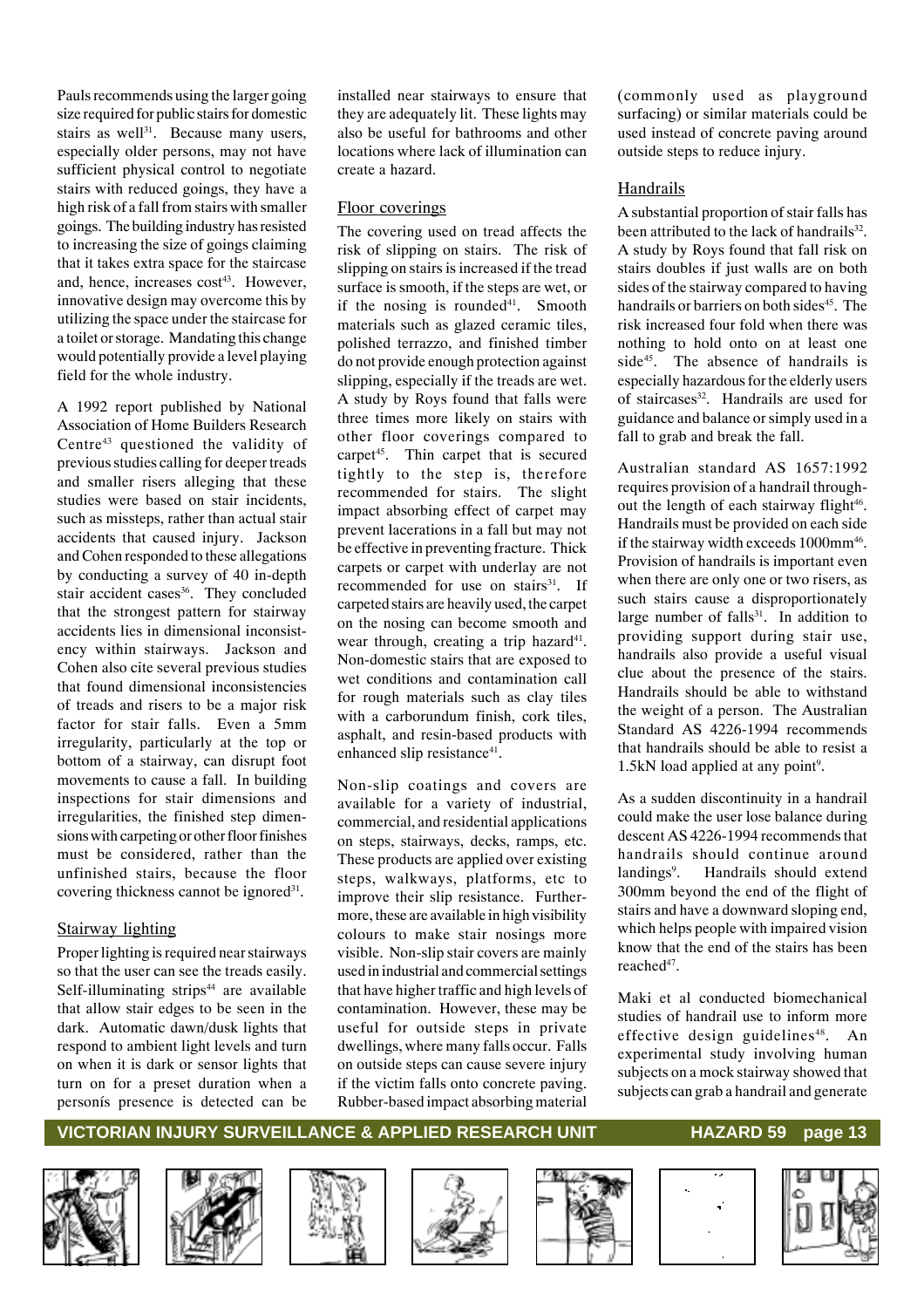sizeable stabilizing force very quickly in response to a postural disturbance, even when the hand is distant from the rail when the loss of balance occurs. Trials where handrails were absent resulted in significantly more falls compared to those where handrails were present, indicating the functional significance of handrails for preventing falls $48$ . The researchers suggest that the influence of stance position on the trajectory of the arm, and the angle of attack of the hand on the rail may have implications for designing the shape of the rail. While the angle of attack is not critical if the handrail has a circular cross section, it becomes important for handrails with edges or more complex shapes.

If the hand cannot easily conform to the shape of the handrail or if the shape and the size do not provide sufficient finger purchase on the rail, the userís hand may not be able to generate sufficient stabilizing force. A handrail with a circular cross section and a diameter of about 30mm-50mm allows an adult to have a power grip where the thumb and index finger can encircle the rail. This type of grip optimises grip forces in the hand<sup>32</sup>. Based on biomechanical tests on staircase handrails, Maki et al suggest the optimal handrail to be a cylindrical shape with a diameter of 38mm<sup>49</sup>. To maximize grip forces for children, a smaller diameter is recommended. Dual handrails provide one solution to the different needs of adults and children.

Rectangular shaped boards tipped on the narrow edge are commonly used as handrails because of their decorative effect and ease of attachment to the wall. However, with such handrails, the userís grip is limited to a pinch grip, which is the weakest type of  $grip^{32}$ . Many new homes use architectural decorative handrails that have large diameters making them difficult to grip, especially for children. Such decorative handrails must be augmented with functional handrails. Balustrades with ornamentation containing sharp edges can cause serious injury if a stair user falls on them<sup>50</sup>. Templer suggests using smooth flat surfaces or gentle curves and also firm but compressible material on balustrades and walls onto which a fall victimís body may forcibly strike.

The Australian Standard AS 4226-1994 recommends installing handrails between 865mm-900mm above the pitch line. This positions the handrails at about adult elbow height. Based on recent human subject testing conducted using a movingplatform system, Maki et al<sup>51</sup> recommend a handrail that is considerably higher than many existing building codes suggest and also mounted farther from the wall. These changes are suggested to increase the rail reaction force relative to the feet and to allow the hand to attack the rail with fingers fully extended. These biomechanical study findings have resulted in the development of a handrail system, which is mounted above and parallel to the regular handrail of a stair and shaped so it can be grasped similarly to an underarm crutch, for the benefit of stair users with poor hand strength $51$ .

It is important to offset handrails at least 50mm from the wall<sup>9</sup> and to avoid rough walls behind handrails to prevent injury to knuckles of the gripping hand. Current UK guidelines increase this offset to 60- 75mm from the wall (Personal communication, Mike Roys, BRE, November 2004).

Ishihara et al<sup>40</sup> conducted a study in Japan to determine the optimum handrail diameter, handrail height, and the horizontal extension suitable for elderly Japanese people. Based on this study, the handrails were recommended to be 33-35mm in diameter, 670-780mm in height, and have approximately 400mm horizontal extension. They also developed a regression model for choosing the optimal handrail height for an individual based on the body height and body weight. Because of the difference in size of average Japanese and US persons, these dimensions are smaller than those recommended in corresponding US studies, which shows the importance of choosing appropriate design guidelines to suite the target population of users. While the

dimensions for the mainstream Australian population may agree with the American results, these may not be appropriate for the increasing overseas-born population. Universal design approaches such as incorporating multiple or adjustable handrails may allow all users, regardless of their height, to get the full benefit of handrails.

Just as handrails can help to prevent falls on stairs, handrails and grab bars can prevent falls in other locations within the home. Several such products that can be installed by the bed or toilet to help older persons to stand up are commercially available (eg. SturdyGrip<sup>51</sup>, SuperPole, and SuperBar<sup>52</sup>). The effectiveness of these and similar products in preventing falls must be evaluated.

#### Stair gates

Child safety stair gates at the top and bottom of stairs are a useful intervention against stair falls for infants and toddlers. The Australian Standard AS 4226-1994 recommends any stair gate to be the same height as the handrail or balustrade<sup>9</sup>. It further recommends easy-to-operate hinged stair gates over sliding or telescopic gates, as there is a temptation for adults to step over the latter types of gates, which may pose a fall hazard to adults. However, accordion type stair gates are not safe as they may pose a strangulation or entrapment hazard to children<sup>53</sup>. Stair gates that are mounted using an expanding pressure bar are not recommended for use at the top of a flight of stairs as these gates can pop out if a child pushes on them causing the child to fall down the stairs $53$ .

One innovative stair gate has a fixed section and a hinged section that can be opened by an adult for passing through the gate easily $54$ . Once the child has grown to an age that he learns how to open the gate, it can be used in a tumblerstopper mode. That is, the two stair gate sections are separated and one part is mounted on one side of the stair and the other section is mounted on the opposite side of the stair at a lower height. Now the gate allows the child to walk on the













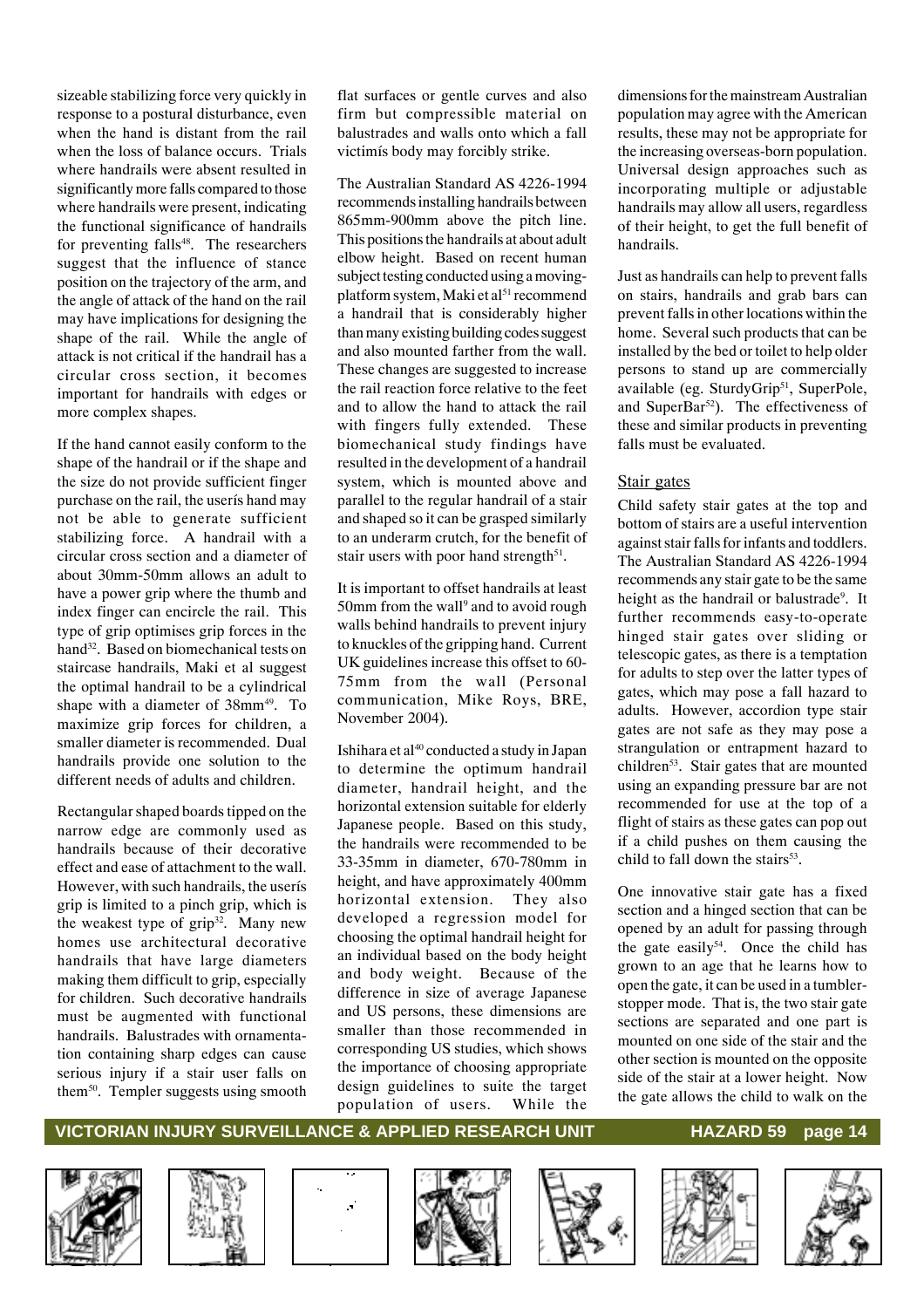stairs and provides a means to break a fall and prevents the child from descending the full flight if the child falls on the stairs. While this tumbler-stopper mode seems to be useful to break falls and reduce injury severity in adult falls as well, it needs to be investigated whether the presence of these partial stair gates themselves would actually act as a hazard. Another potential aid to the use of stair gates would be the routine provision of fixed attachment points on domestic stairs, allowing ease of fitting and transfer of these barriers to homes visited.

Another stairway design feature recommended by Roys is having a landing or hall at the top of the stairs. He found that having a room at the top of stairs increased the likelihood of a fall by 1.75 times compared to having a landing or hall at the top<sup>45</sup>.

#### **4. Preventing falls from windows and balconies**

Hospital admissions data do not disaggregate falls from balconies and windows as the code covers all falls out of or through buildings and structures. Hospital emergency department presentation data for the period July 2000 ñ June 2003 in Victoria show at least 140 falls from verandas or balconies and 216 falls from windows. These data do not give information on exactly how the person fell from the balcony or window.

A Dallas, Texas study reported on 98 child falls from buildings where 39 fell from windows and 34 from balconies<sup>55</sup>. In 65% of balcony related falls, the child fell from between the rails, which were more than 100mm apart, and in 29% of cases the child had climbed over the rails. The results of a 1998 UK study suggests that stair guarding of 900mm height presents no difficulty to the majority of active children aged between four and six years to climb onto or over the guarding<sup>56</sup>. The Australian Standard AS 4226-1994 recommends providing balustrades with at least 1000mm height with no clear gaps larger than 100mm between balusters<sup>9</sup>. Solid balustrades or

balustrades with only vertical balusters should be used, as horizontal or decorative elements provide footholds for children to climb. These design features should be included in Australian building standards, regulations, and codes. The allowable fall height before which a balustrade is required should be decreased in Australian building regulations and codes. While adherence to these design guidelines can prevent many falls, they cannot eliminate all balcony related falls as other items such as furniture placed on balconies may allow a child to climb over a balustrade and fall. Kid Shield banister guard is a clear and almost invisible banister shield made of shatterproof and flexible plastic which can be used to prevent children from trying to squeeze through balusters $57$ . Another product, Kid Safe deck netting, is a plastic mesh that can be attached around the balustrade of a deck to prevent  $falls<sup>57</sup>$ 

Apart from falling over or through balustrades of a balcony, people can also be injured or killed due to balcony collapses<sup>58</sup>. Because balconies are exposed to the elements, they can fail unless they are constantly monitored and regularly maintained. Decay of timber and rusting of steel bolts and brackets in timber balconies and rusting of steel reinforcements in concrete balconies may cause collapse (Figure 9). The suitability of weather resistant products such as recycled plastic lumber for construction of balconies should be investigated to prevent balcony collapses.

Several design solutions have been suggested for preventing falls from windows. One strategy is to use windows that cannot be opened more than 100mm if the window is over 1200mm above the floor<sup>59</sup>. The installation of window guards is a proven preventive strategy that resulted in a dramatic reduction of child window falls in multi-story dwellings in New York City<sup>60</sup>. This intervention was opposed in some US states on the grounds that window guards limit fire egress $61$ . However, the advice from fire services to residents in multistorey buildings is not to egress through windows and emergency services have the equipment to break through window guards.

An alternative to fixed window bars is the use of operable window guards that can be removed by an adult without excessive force or a special key in an emergency, but is difficult for a child to open<sup>60</sup>. An innovative design solution would be to have a bimetallic strip-based locking pin that can automatically bend and release the window guard if the temperature of the room rises to dangerous levels.

# **Recommendations**

#### **Slip resistant surfaces for homes**

- ï Use recently updated slip resistance standards to develop building codes and regulations requiring installation of slip-resistant surfaces in internal wet areas and external pedestrian areas of new and renovated homes.
- ï Victorian Local Government Associations should adopt the fall injury prevention initiative of the Local Government and Shires Associations of New South Wales, which would make it unacceptable to issue

#### **A collapsed timber Figure 9 balcony** (Photo courtesy *Archicentre*)















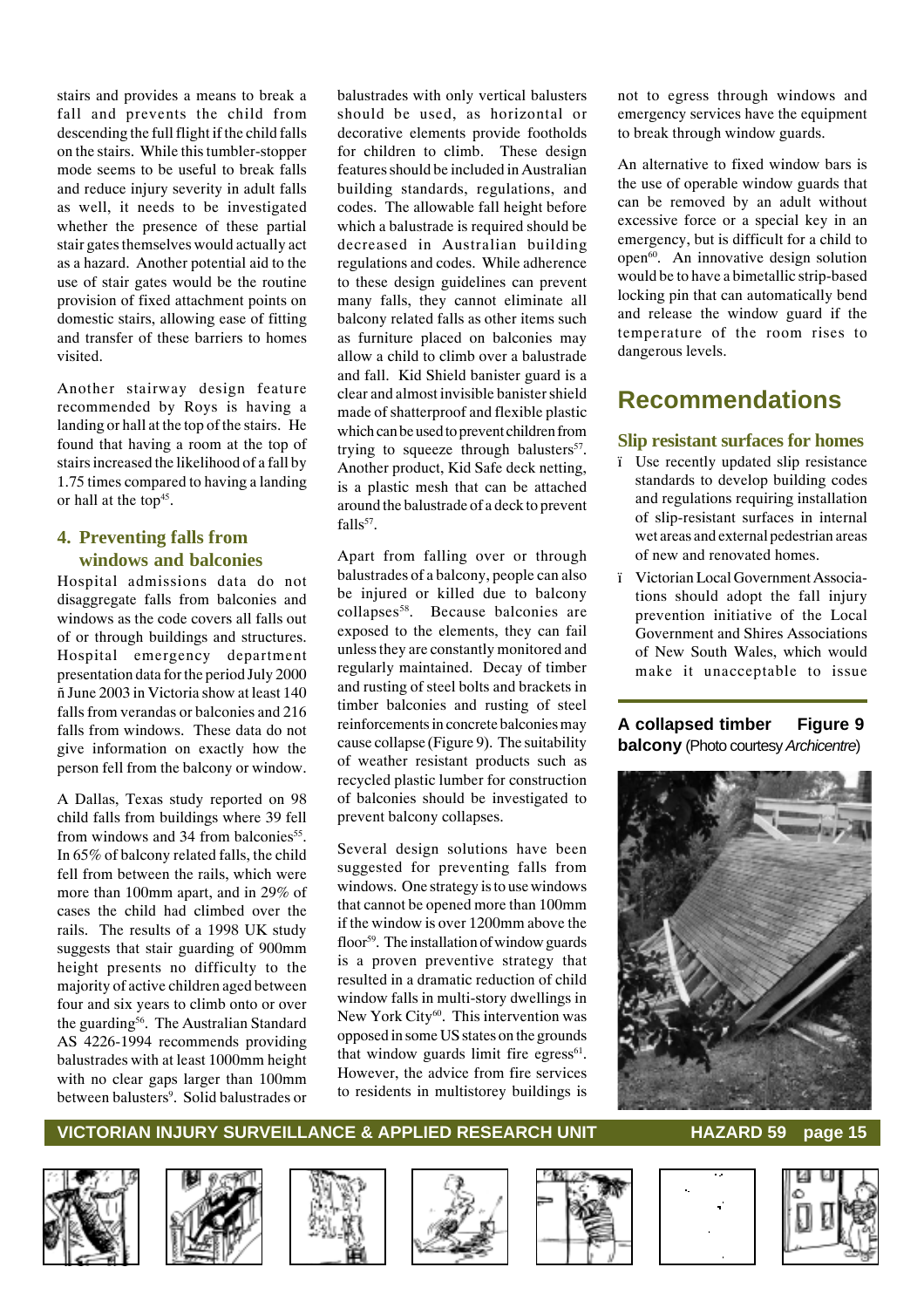certificates of occupancy where buildings have flooring that does not meet recommendations on slip resistance of pedestrian surfaces in the revised Standards Australia Handbook HB 197: 2005.

- ï Consider the introduction of building regulations to ensure that only slipresistant baths and shower bases are installed in new and renovated homes.
- ï Manufacturers and retailers of flooring materials, baths, and shower trays should provide comparative information about slip resistance to assist customers to choose safer products.
- ï Conduct scientific studies to evaluate the effectiveness, longevity, cost of application and maintenance, and harmful by-product generation of various proprietary treatments that claim to improve the slip resistance of tile, granite, terrazzo, and other flooring materials.

#### **Impact absorbing surfaces for homes**

- ï Undertake independent scientific studies to substantiate the claims made by manufactures of innovative floor coverings such as PowerBond RS regarding their impact absorbance and other properties to assess their suitability for domestic use, especially in the dwellings of older residents.
- ï Encourage the use of rubber-based impact absorbing material (commonly used as playground surfacing) or similar materials as paving outside the home in high risk pedestrian areas (e.g. at the base of steps or high use pathways) instead of concrete, to reduce injury severity in falls.
- ï Further research is required to develop impact-absorbing flooring that can attenuate sufficient energy to consistently reduce peak impact forces transmitted to the femur to levels below fracture threshold.

#### **Steps and stairs**

- ï Avoid unnecessary changes in levels in homes wherever possible.
- ï Single steps should be avoided, as they are difficult to notice. Steps should be

grouped for better visibility, with each group having at least three steps.

- ï Stairs in private buildings should use a minimum going size of 275 mm ñ 280 mm and a minimum going size of 300 mm should be used in public buildings.
- ï Stair construction should maintain close tolerances preferably 5 mm between adjacent treads and between adjacent risers with no more than 10 mm within a stair flight.
- Building inspections for stair dimensions and irregularities must consider the finished step dimensions with carpeting or other floor finishes rather than the unfinished stairs because the floor covering thickness cannot be ignored.
- ï Thin carpet that is secured tightly to the steps without underlay is recommended for domestic stairs.
- ï Provide at least one handrail, preferably one on each side, throughout the length of each stairway flight, even when there are only one or two risers in the stairway.
- ï Handrails of a circular cross section with a diameter of between 32 mm and 50 mm should be used to improve the grip. Decorative handrails with larger diameters should be augmented with functional handrails.
- Balustrades with ornamentation containing sharp edges should be avoided and smooth flat surfaces or gentle curves and also firm but compressible material should be used on balustrades and walls, which a fall victimís body may strike.
- ï Install hinged child safety stair gates at the top and bottom of stairs to prevent falls of infants and toddlers.
- ï Accordion type stair gates should not be used as these may pose a strangulation or entrapment hazard. Stair gates that are mounted using an expanding pressure bar must not be used at the top of a flight of stairs.
- ï Avoid having a room at the top of stairs; providing a landing or a hall at the top reduces the likelihood of a fall.

ï Automatic sensor lights, selfilluminating strips or other form of lighting should be provided to enable the user to see the stair treads easily.

#### **Safer balconies and windows**

- ï Australian building standards, regulations and codes should address safe design of balcony and verandah balustrades.
- ï Provide balustrades with at least a 1m height with no clear gaps larger than 100 mm between balusters to prevent falls from balconies. Horizontal or decorative elements should be avoided to prevent children from climbing over.
- ï The suitability of weather resistant materials such as recycled plastic lumber for construction of balconies should investigated to prevent timber rot-related balcony collapse.
- ï Consider the introduction of building regulations requiring installation of window guards, which can be easily removed in a fire emergency, to prevent falls from windows of multistorey residential dwellings.

#### **Other**

- ï Provide grab bars in toilets and bathrooms, and by the bedside in bedrooms in homes of older persons.
- ï Educate architects, homebuilders and the community about safe design guidelines for preventing falls and other home injuries.

#### **Surveillance and research**

- ï Remedies should be sought by responsible government departments and hospitals to
	- reduce unspecified cause of fall data (3,067 cases in Victorian Admitted Episodes Dataset in one year)
	- increase the proportion of Victorian Emergency Minimum Dataset (VEMD) cases that include important aetiological information in narrative data (e.g. only 6% of VEMD fall cases indicated specific surfaces on which injurious falls occurred).













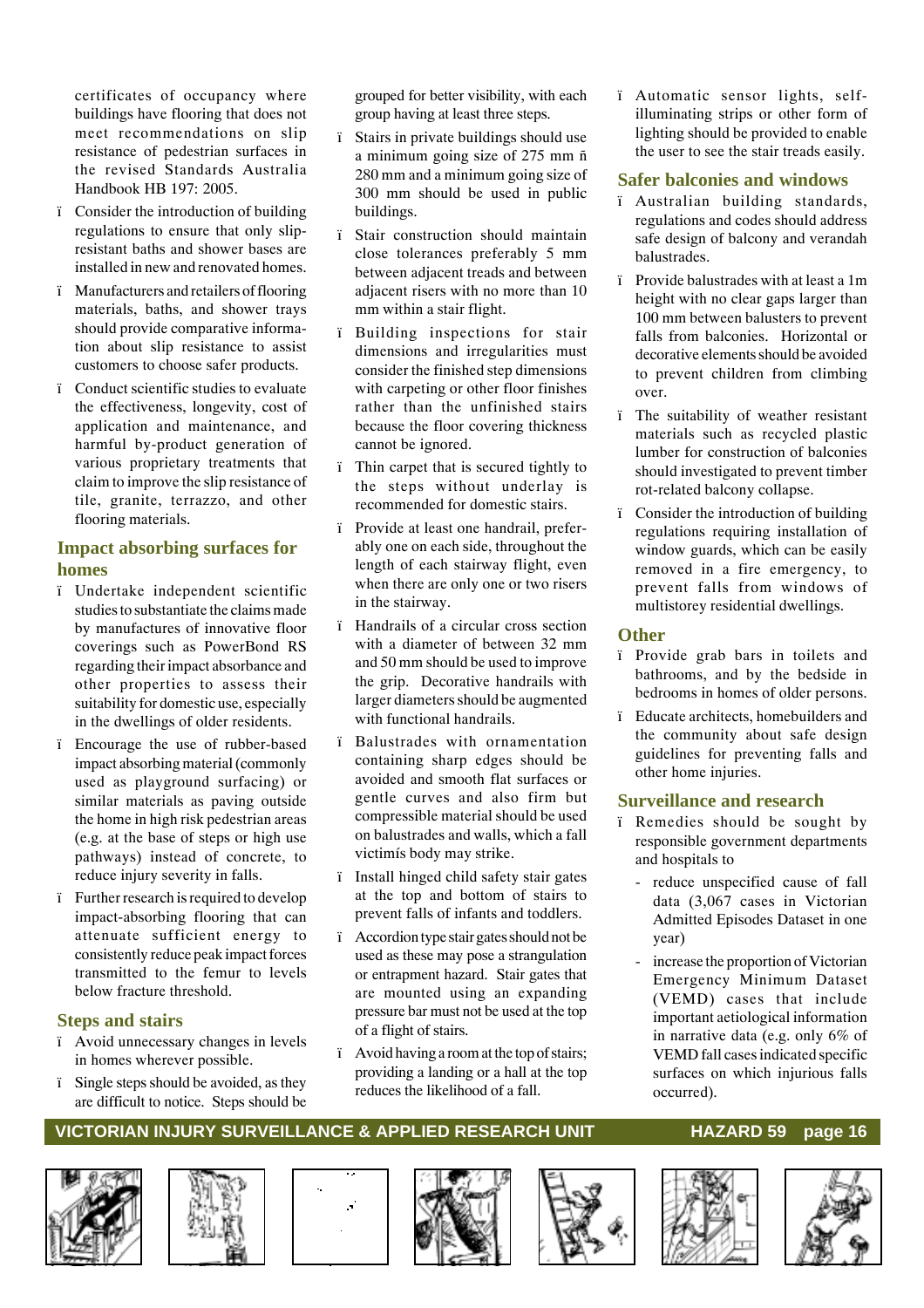# **Acknowledgements**

We are grateful to Mike Roys of Building Research Establishment, UK, Jake Pauls of Building Use and Safety Institute, USA, Robert Caulfield, Managing Director of Archicentre and Richard Bowman of CSIRO for providing valuable information and comments.

# **References**

1 Howat, P, Sleet D, Elder R*, et al.* Preventing alcohol-related traffic injury: A health promotion approach. *Traffic Injury Prevention* 2004;**5**:208-19.

2 Mock, C, Quansah R, Krishnan R*, et al.* Strengthening the prevention and care of injuries worldwide. *The LANCET* 2004;**363**:2172-79.

3 Cassell, E, Clapperton A, Ashby K. Unintentional burns and scalds in vulnerable populations: the very young and the very old, Victoria July 2001 to June 2003. *Hazard* 2004;**57**:1-17.

4 Vanderhave, J. *Paving the way for pedestrian safety*.

Sydney: The Australian Standard; 1995.

5 Kohr. Worker safety in the kitchen: a comparative study of footwear versus walking and working surfaces. *ASTM Standardization news* 1992(May):52-5.

6 Stevenson, MG. Proposed standard testing methods for slip resistance. *Journal of Occupational Health and Safety - Australia and New Zealand* 1992;**8**(6):497-503.

7 Martin, G. Practical slip-resistance testing. *Journal of Occupational Health and Safety - Australia and New Zealand* 1992;**8**(6):505-10.

8 Archicentre. *In pursuit of health and independence: A housing profile of Victoriaís older population*. Archicentre Limited, Melbourne.2002.

9 Standards Australia AS 4226-1994,Guidelines for safe housing design,1994

10 Standards Australia. AS 4299-1995 Adaptable housing. 1995.

11 Australian/New Zealand Standard. AS/NZS 3661.1:1993 Slip resistance of pedestrian surfaces Part 1: Requirements. 1993.

12 Standards Australia. AS 1428.1 Design for access and mobility Part 1: General requirements for access-New building work. 2001.

13 Standards Australia. AS 1428.2 Design for access and mobility - Enhanced and additional requirements - Buildings and facilities. 1992.

14 Bowman, R. *An introductory guide to slip resistance of pedestrian surface materials*. Report No. HB 197. Standards Australia, Sydney.1999.

15 Australian/ New Zealand Standards AS/NZS 4568,Slip resistance classification of new pedestrian surface materials,2004

16 Australian/ New Zealand Standards AS/NZS 4663: 2004,Slip resistance measurement of existing pedestrian surfaces,2004

17 Bowman, R. Slip resistance and social responsibility. Tiletoday 2004(45) 30-6.

18 Diamond Safety Concepts website. www.diamondsafety.com Retrieved on 11/08/2004

19 Floorsafe website. www.floorsafe.com.au Retrieved on 19/ 07/2004

20 Australian Bureau of Statistics. *Safety in the home, Melbourne, November 1992*. Australian Bureau of Statistics, Melbourne.1992.

#### **Box 1. Methods of extracting home fall cases from death and hospital-based injury databases**

#### **Fatality data**

Fatality data were extracted from the Australian Bureau of Statistics (ABS) Death Unit Record File (DURF). ABS death data are coded using the World Health Organisation (WHO) International Classification of Diseases (ICD) coding system. Death records were selected if ëhomeí was recorded as the ëplace of deathí.

Falls deaths were identified using the following ICD-10 codes and related sub codes: ëFallsí (W00-W19). Deaths classified to X59 (exposure to unspecified factor) were recoded and considered falls deaths if they had at least one multiple cause of death coded as a ëfractureí.

#### **Hospital data**

Hospital-treated home injury data were extracted from the Victorian Admitted Episodes Dataset (VAED) and the Victorian Emergency Minimum Dataset (VEMD) using different methods due to database-specific coding issues.

#### *Hospital admissions*

The VAED records hospital admissions for all Victorian hospitals, both public and private. The three-year study period are coded to ICD version 10 with Australian modifications (editions 2 and 3). Injury records were selected if ëhomeí was recorded as the ëplace of occurrenceí.

Falls admissions were identified using ICD-10 codes and related sub codes: ëfallsí (W00-W19). Admissions classified to X59 (exposure to unspecified factor) were recoded and considered falls admissions if they had at least one diagnosis coded as a ëfractureí.

#### *Hospital Emergency Department presentations*

The VEMD currently records public hospital presentations to 28 EDs, representing approximately 80% of statewide ED presentations. Injury records were selected if ëhomeí was recorded as the ëplace of occurrenceí.

Falls records were extracted using the VEMD injury cause codes: *Fall- low (same level or less than 1 metre, or no information on height)* and *Fall (greater than one metre)*. Records were then matched to the ICD-10 cause codes in the ABS and VAED datasets.

21 Maki, BE, Fernie GR. Impact attenuation of floor coverings in simulated falling accidents. *Applied Ergonomics* 1990;**21**(2):107-14.

22 Booth, C, Gardner TN, Evans M*, et al.* The influence of floorcovering on impact force during simulated hip fracture. *Br Orth Res Soc Proc* 1996.

23 Gardner, TN, Simpson AH, Booth C*, et al.* Measurements of impact force, simulation of fall and hip fracture. *Medical engineering & physics* 1998;**20**:57-65.

24 Gunatilaka, A, Short A, Ozanne-Smith J. *Floor covering guidelines for residential aged care facilities*. MUARC report submitted to Department of Human Services, Melbourne.2003.

25 Yarme, J. Floorcovering as a safety factor ... and more. *Nursing Homes* 1999;**48**(10):44-7.

26 Yarme, J. Flooring and safety. *Nursing Homes* 2001;**50**(10):10-1.

27 C & A Floorcoverings. Powerbond website. www.powerbond.com Retrieved on 19/07/2004 28 Casalena, JA, Badre-Alam A, Ovaert TC*, et al.* The Penn State Safety Floor: Part II - Reduction of fall-related peak impact forces on the femur. *Journal of Biomechanical Engineering* 1998;**120**:527-32.

29 Casalena, JA, Ovaert TC, Cavanagh PR*, et al.* The Penn State Safety Floor: Part I - Design parameters associated with walking deflections. *Journal of Biomechanical Engineering* 1998;**120**:518-26.

30 Australian Bureau of Statistics. *Safety in the home, Victoria, October 1998*. Australian Bureau of Statistics, Melbourne.1999.

31 Pauls, J. Benefit-cost analysis and housing affordability: The case of stairway usability, safety, design and related requirements and guidelines for new and existing homes. In: Proceedings of 1998 Pacific Rim Conference of Buildin Officials; Maui, Hawaii; 1998.

32 Templer, JA. *The staircase: Studies of hazards, falls and safer designs*. Cambridge, MA: MIT Press; 1992.

33 Queensland injury surveillance unit. Injuries on steps and stairs. *Injury Bulletin* 1992;**10**.









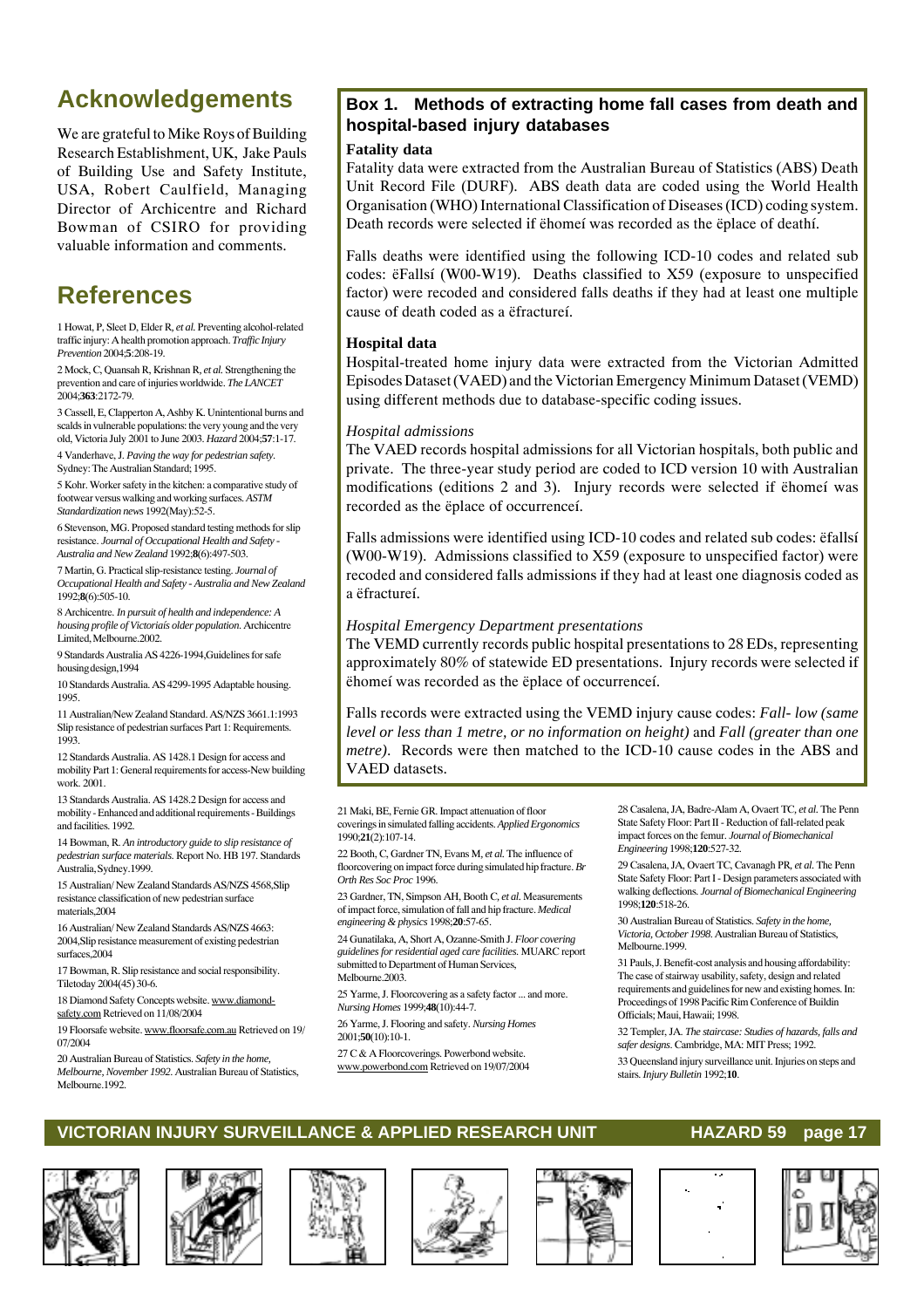34 Hemenway, D, Solnick SJ, Koeck C*, et al.* The incidence of stairway injuries in Austria. *Accident Analysis and Prevention* 1994;**26**(5):675-9.

35 Roys, MS. Serious stair injuries can be prevented by improved stair design. *Applied Ergonomics* 2001;**32**:135-9. 36 Jackson, PL, Cohen HH. An in-depth investigation of 40 stairway accidents and the stair safety literature. *Journal of Safety Research* 1995;**26**(3):151-9.

37 Pauls, J. Stair safety: Review of research. In: Proceedings of International Conference on Occupational Ergonomics; 1984. p. 171-80.

38 Roys, MS. The effect of changing going on stair. In: Proceedings of 6th World Conference on Injury Prevention and Control; Ottawa, Canada; 2002.

39 Roys, MS. The influence of rise and going combinations on stair safety. In: Proceedings of 7th World Conference on Injury Prevention and Safety Promotion; Vienna, Austria; 2004.

40 Ishihara, K, Nagamachi M, Komatsu K*, et al.* Handrails for the elderly: A survey of the need for handrails and experiments to determin the optimal size of staircase handrails. *Gerontechnology* 2002;**1**(3):175-89.

41 Roys, M, Wright M. *Proprietary nosings for non-domestic stairs*. Report No. IP 15/03. BRE, London.2003.

42 Building codes board. *Building code of Australia*. Volume 2; 2004.

43 NAHB Research Centre. *Stair Safety: A review of the literature and data concerning stair geometry and other characteristics*. Prepared for U.S. Dept. of Housing and Urban Development, Upper Marlboro, MD.1992.

44 Leibrock, CA, Terry JE. *Beutiful universal design*. 2nd ed. New York, NY: John Wiley; 1999.

45 Roys, MS. The risk associated with various stair parameters. In: Proceedings of 6th World Conference on Injury Prevention and Control; Montreal; 2002.

46 Standards Australia AS 1657-1992,Fixed platforms, walkways, stairways and ladders - design, construction and installation,1992

47 Building commission Victoria. *Welcome design ideas for accessible homes*. Melbourne: Building Commission, Victoria; 2002.

48 Maki, BE, Perry SD, McIlroy WE. Efficacy of handrails in preventing stairway falls: A new experimental approach. *Safety Science* 1998;**28**(3):189-206.

49 Maki, BE, Bartlett SA, Fernie GR. Influence of stairway handrail height on the ability to generate stabilizing forces and moments. *Human Factors* 1984;**26**:705-14.

50 Templer, JA. The forgiving stair. In: Proceedings of the Human factors society -28th annual meeting; 1984. p. 58-62. 51 Maki, BE, McIlroy WE, Fernie GR. Change-in-support reactions for balance recovery: Control mechanisms, ag

related changes, and implications for fall prevention. IEEE Engineering in Medicine and Biology Magazine 2003(March/ April) 20-6.

52 Dynamic Living website. http://www.dynamic-living.com/ superbar.htm Retrieved on 11/08/2004

53 US consumer product safety commission. *The safe nursery*. Washington, DC: US consumer product safety commission.

54 Mann, D. Case Studies in TRIZ: Child safety stairgate. *TRIZ Journal* October 1999.

55 Istre, GR, McCoy MA, Stowe M*, et al.* Childhood injuries due to falls from apartment balconies and windows. *Injury Prevention* 2003;**9**:349-52.

56 Riley, JE, Roys MS, Cayless SM. Initial assessment of childrenís ability to climb stair guarding. *J Roy Soc Health* 1998;**118**(6):331-7.

57 Safe beginnings online website. www.safebeginnings.com Retrieved on

58 Archicentre Media Release. Architects and municipal surveyors launch statewide balcony safety campaign. www.archicentre.com.au/media/VICBSBalcony4052004.htm Retrieved on 06/09/2004

# **Report on the use of VISARís data and information request service, 2004**

VISAR offers an injury data and information request service for research and prevention purposes that can be accessed by telephone or email. Victorian datasets that can be accessed through the service include Australian Bureau of Statistics deaths data for Victoria, the Victorian Admitted Episodes Dataset (hospital admissions to all Victorian public and private hospitals) and the Victorian Emergency Minimum Dataset (Emergency Department presentations to 28 Victorian hospitals).

In 2004 VISAR responded to 231 information requests. Regular VISAR clients include education bodies (undergraduate and post-graduate students and schools), organisations and individuals from the public health sector, government bodies (national, state and local), research groups (MUARC and external), media, industry/business and the community (Figure 1).

The most frequently requested topics over 2004 were: elderly fall injury, playground

and play equipment injury, DIY home maintenance injury, home injury, dog bite, sports injury poisoning, nursery furniture and equipment injury, off-road vehicle injury (ATVs and motorcycles) and local community injury profiles (by Local Government Area).

#### **ï Who can access VISAR injury data?**

The VISAR data and information request service is open to government and nongovernment organisations, the higher education and schools sector, industry and business and community members. We are not able to provide a direct service to primary and secondary school students.

#### **ï How do I make a request?**

Data and information requests can be made by telephone (9905 1805) or email: visar.enquire@general.monash.edu.au

#### **ï Any charges?**

A standard format response is free-ofcharge. Additional analysis may be purchased for a cost-recovery fee of \$100 per hour, (GST exclusive).

#### Data & information requests 2004 Figure 1



59 Routley, V, Ashby K. Safe home design. *Hazard* 1997;**32**:1-13.

60 American academy of pediatrics: Committee on injury and poison prevention. Falls from heights: windows, roofs, and

**VICTORIAN INJURY SURVEILLANCE & APPLIED RESEARCH UNIT HAZARD 59 page 18** balconies. *Pediatrics* 2001;**107**(5):1188-91.

61 Lehman, D, Schonfeld N. Falls from heights: a problem not

just in the northeast. *Pediatrics* 1993;**92**:121-4.











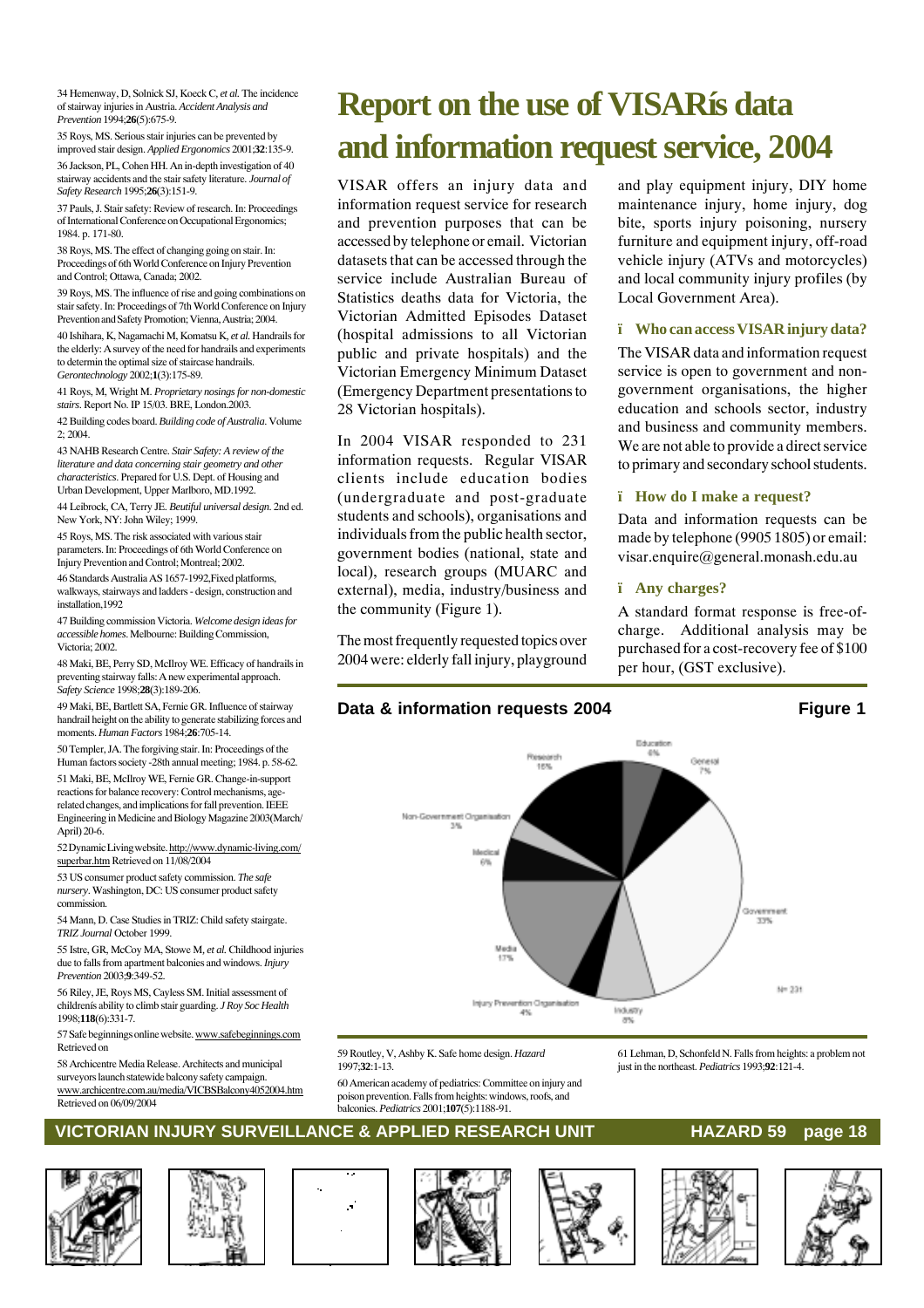# **Preventing hand entrapment injury from doors**

#### *Ajith Gunatilaka Erin Cassell Angela Clapperton*

Another common injury that occurs in the home that may be amenable to a design solution is entrapment of the hand (mostly the finger) in a closing door. These injuries usually occur when the hand/finger is either trapped between the opposing surfaces of the door and the frame or trapped in the hinged side of the door as the door is closed.

In Victoria in 2002/3, there were 145 hospital admissions for hand/finger entrapment injuries from doors in the home. Children (mostly 0-4 year olds) were over represented in these admissions, accounting for 72% of cases (n=105). Thirty seven percent of admissions (n=54) were finger/thumb amputations.

Figure 1 shows that the door entrapment hand/finger home injury hospitalisation rate was highest in 0-4 year olds, more than eight times the rate for all ages combined.

In addition, 475 ED presentations (nonadmissions) for hand/finger entrapment injuries from doors were recorded on the VEMD in 2002/3. Rates cannot be calculated because not all hospitals with emergency departments contributed injury cases to VEMD in 2002/3. As shown for hospital admissions, children were over represented in emergency department presentations, particularly 0- 4 year olds.

Tables 1 summarises the pattern of hand/ finger entrapment injury from doors for both admissions and presentations.

- ï The youngest children (aged 0-4 years) were over-represented in each dataset, accounting for 72% of child admissions and 64% of presentations.
- ï The most common admitted injuries among children were finger amputations or partial amputations (40%) and open wounds (35%). Crushing injuries

(25%), superficial injuries (22%) and open wounds (20%) accounted for the majority of presentations.

- ï Younger adults (aged 15-29 years) account for 42% of adult presentations, whereas they account for only 23% of adult admissions
- ï Females were over-represented in adult admissions (60%) whereas males

were over-represented in presentations  $(55\%)$ .

ï The most common admitted injuries among adults were finger fractures (48%) and amputations (28%). Open wounds (25%), crushing injuries (21%) and fractures (19%) accounted for the majority of adult presentations.

**Age specific rates of home injury hospital admissions Figure 1 for hand and finger entrapment from doors by gender, Victoria July 2002-June 2003 (***n***=145)**



*Source*: VAED, 2002/3

**Frequency of home injury ED presentations for hand Figure 2 and finger entrapment from doors by age and gender, Victoria July 2002-June 2003 (***n***=475)**



#### *Source*: VEMD, 2002/3











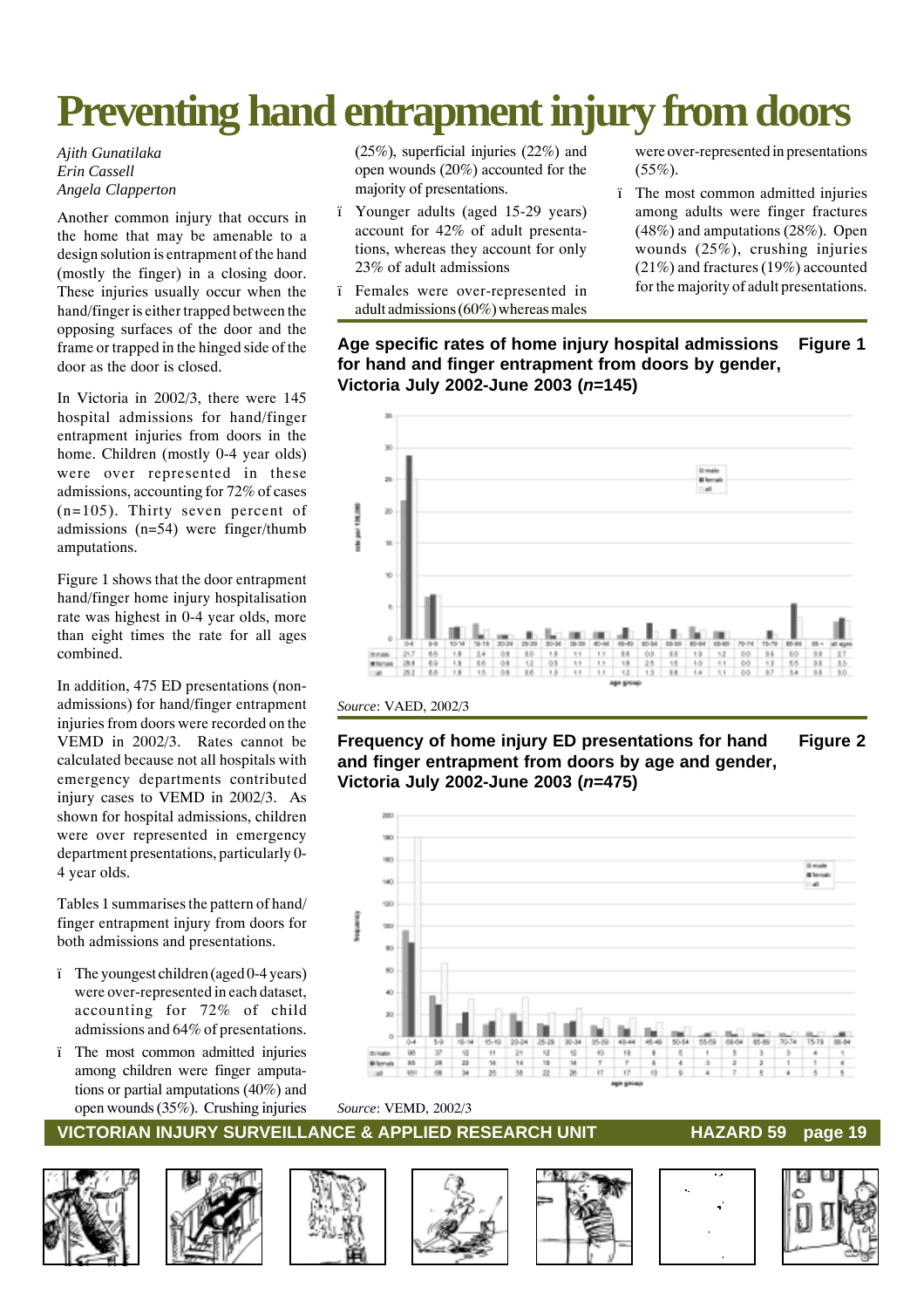### **Frequency and pattern of hospital-treated hand and finger entrapment injury Table 1 from doors, July 2002 to June 2003**

|                                                                                                                                                                                                                                                                                                                                                                                                                  | Child                                                                                                                |                                                                                                    | Adult                                                                                                                                                               |                                                                                              |  |
|------------------------------------------------------------------------------------------------------------------------------------------------------------------------------------------------------------------------------------------------------------------------------------------------------------------------------------------------------------------------------------------------------------------|----------------------------------------------------------------------------------------------------------------------|----------------------------------------------------------------------------------------------------|---------------------------------------------------------------------------------------------------------------------------------------------------------------------|----------------------------------------------------------------------------------------------|--|
| Characteristics                                                                                                                                                                                                                                                                                                                                                                                                  | <b>VAED</b><br>admissions<br>$(n=105)$<br>N(54)                                                                      | <b>VEMD</b><br>presentations<br>(non-admissions)<br>$(n=281)$<br>N("b)                             | <b>VAED</b><br>Admissions<br>$(n=40)$<br>N(96)                                                                                                                      | <b>VEMD</b><br>Presentations<br>(non-admissions)<br>$(n=194)$<br>$N($ %)                     |  |
| Gender                                                                                                                                                                                                                                                                                                                                                                                                           | (rate per 100,000)                                                                                                   | (rate per 1001,000)                                                                                | (rate per 100l,000)                                                                                                                                                 | (rate per 100,000)                                                                           |  |
| Male<br>٠<br>Female<br>٠<br>All cases<br>٠                                                                                                                                                                                                                                                                                                                                                                       | 48 (46%)<br>(9.8/100,000)<br>57 (54%)<br>(12.2/100,000)<br>105 (100%)<br>(10.9/100,000)                              | 145 (52%)<br>136 (48%)<br>281 (100%)                                                               | 16 (40%)<br>(0.8/100,000)<br>24 (60%)<br>(1.2/100,000)<br>40 (100%)<br>(1.0/100,000)                                                                                | 106(55%)<br>88 (45%)<br>194 (100%)                                                           |  |
| Age groups                                                                                                                                                                                                                                                                                                                                                                                                       |                                                                                                                      |                                                                                                    |                                                                                                                                                                     |                                                                                              |  |
| 0-4 years<br>5-9 years<br>٠<br>$10-14$ years<br>٠<br>All child (0-14 years)<br>٠                                                                                                                                                                                                                                                                                                                                 | 77 (73%)<br>(25.2/100,000)<br>22 (21%)<br>(6.8/100,000)<br>$6(6\%)$<br>(1.8/100,000)<br>105 (100%)<br>(10.9/100,000) | 181 (64%)<br>66 (24%)<br>34 12%)<br>281 (100%)                                                     |                                                                                                                                                                     |                                                                                              |  |
| 15-29 yrs<br>٠<br>30-44 yrs<br>٠<br>45-59 yrs<br>٠<br>60-74 yrs<br>٠<br>$75 + yrs$<br>٠<br>All adult (215 years)<br>٠                                                                                                                                                                                                                                                                                            |                                                                                                                      |                                                                                                    | 9(23%)<br>(0.9/100,000)<br>12(30%)<br>(1.1/100,000)<br>10(25%)<br>(1.1/100,000)<br>5(12%)<br>(0.9/100,000)<br>4(10%)<br>(1.3/100,000)<br>40 (100%)<br>(1.0/100,000) | 82 (42%)<br>60 (31%)<br>26 (13%)<br>16(8%)<br>10(5%)<br>194 (100%)                           |  |
| Nature of injury<br>Admissions<br>Hand & finger injuries<br>٠<br>- finger, amputation<br>- finger, fracture<br>- finger, open wound<br>- finger, superficial<br>- finger, crushing<br>- finger, muscle/tendon<br>- hand, crushing<br><b>ED Presentations</b><br>Hand (including finger) injuries<br>٠<br>- crushing<br>- superficial<br>- open wound<br>- sprain/strain<br>- fracture<br>- amputation<br>- other | 105 (100%)<br>-42(40%)<br>$-16(15%)$<br>-37(35%)<br>$-2(296)$<br>-8(8%)                                              | 281 (100%)<br>$-71(25%)$<br>$-63(22%)$<br>-57(20%)<br>$-34(12%)$<br>$-21(8%$<br>-5(2%)<br>-30(11%) | 40 (100%)<br>$-II(2896)$<br>$-19(48%)$<br>-7 (1896)<br>$-1(2%)$<br>$\scriptstyle\rm{m}$<br>$-1(296)$<br>-1 (2%)                                                     | 194 (100%)<br>-41(21%)<br>$-24(12%)$<br>-48(25%)<br>$-26(13%)$<br>-37(19%)<br>×.<br>-18 (9%) |  |

*Sources*: Hospital admissions - Victorian Admitted Episodes Dataset (VAED) July 2002 to June 2003 Emergency department presentations (non-admissions) - Victorian Emergency Minimum Dataset (VEMD) July 2002 to June 2003













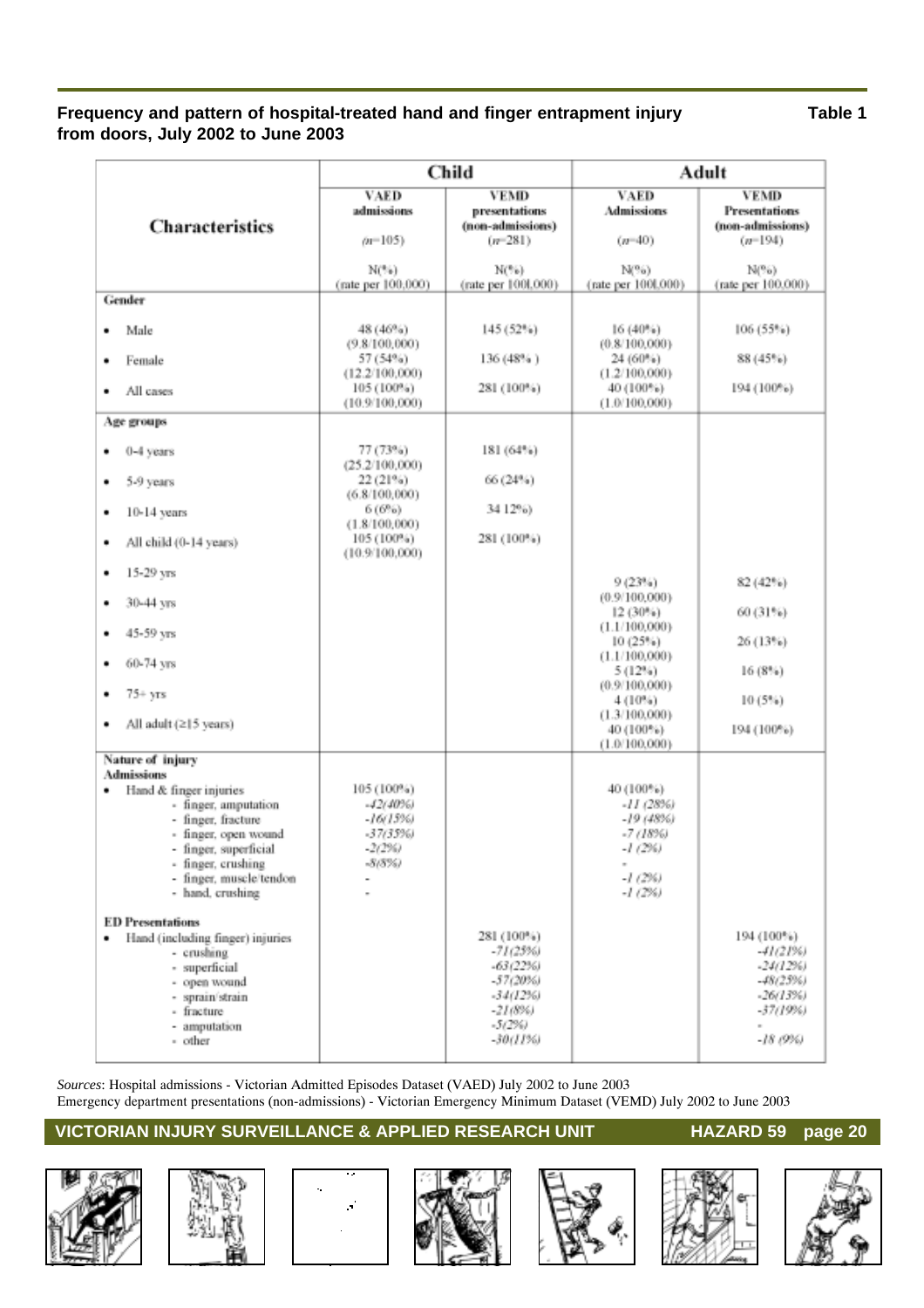## **Discussion**

Fingertip and nailbed injury caused by doors is common in children, particularly among 0-4 year olds<sup>1-5</sup>. Finger injuries cause disruption to the injured childís daily activities such as eating, playing and schoolwork, and anxiety in both children and parents about the possibility of deformity, disability and shortening.

There are a small number of published in-depth studies of child patients presenting with finger entrapment injury to emergency departments, and these provide more detail on the pattern, cause and circumstances of these injuries<sup>1-5</sup>. Children under 5 years of age, and boys<sup>3,5</sup> are generally reported as more frequently injured. The majority of finger entrapment injuries to younger children are reported to occur on the hinge side of the door, rather than the lock side<sup>3,6,7</sup> but this pattern appears to reverse with age<sup>3,6,7</sup>. Additional information provided from a prospective study of 283 child patients presenting to the Accident and Emergency Department of the Royal Hospital for Sick Children in Glasgow<sup>2,3</sup> indicates that the middle finger is involved most often in door jam injury, perhaps because it is the longest; the doors are commonly being closed by someone at the time of the injury, most often by the injured child; and that the living room and toilet/bathroom doors, rather than kitchen doors, are most frequently involved.

At present there are no regulatory requirements for safety measures to doors in Australia or any of the other countries that share a reputation for proactive injury prevention policies and regulations<sup>2</sup>. What preventive measures currently exist? Use of door stops, hooks, wedges and stoppers to hold doors open are common measures to prevent doors from slamming shut. The finger pinch guard, a U-shaped soft and flexible piece that can clip on to the front edge of a door also prevents the door from fully closing and jamming a finger. All of these measures are inexpensive but they rely for effectiveness on continuous vigilance and action by householders to ensure that their protective effect is maintained.

Plastic finger jam protector guards that fit over the hinge side of the door,

developed in Australia, can prevent these injuries but their uptake has mainly been in child care centres as they are functional but aesthetically unappealing (Personal communication, Barbara Minuzzo, Royal Childrenís Hospital Safety Centre). Installing slow releasing door closers rather than spring operated ones is a relatively popular measure and potentially more effective, as it is permanent. However, slow closing doors may pose a safety hazard in that young children can slip out the door during the delayed closing period. Householders also deactivate them in winter as they let cold air into rooms.

A promising alternative is the Danish 'pinch free' door (40 mm KLG FD30)<sup>2</sup>. A rubber seal on the edge yields so the finger is not crushed between the wooden parts of the door when the fingers are caught between closing surfaces. This door type is not available in Australia and market access for this product should be investigated. Doors with integral round pivot posts that remove the gap between the door frame and the pivot post and eliminate the risk of finger entrapment at the hinge side are available for use in public buildings such as schools<sup>8</sup>. These may be adaptable for domestic use.

Another possible simple design solution to prevent or reduce damage to the fingers is to round the edges of doors<sup>7</sup>. Unlike finger jam protector guards and door closers, this solution does not require the addition of unsightly devices. A research study to evaluate the effectiveness of rounding and different levels of rounding in reducing injury severity and any adverse effects (such as letting in draughts) is recommended. Venema has recommended biomechanical studies to better understand entrapment forces and their effects on the human finger<sup>7</sup>. In addition to rounding of door edges, attaching an impact absorbing material such as rubber along the edge also has the potential to reduce injury severity. The use of compression material on door edges has been demonstrated in Australia in the Latrobe Valley safety house<sup>9</sup>. This innovation has not been evaluated.

In terms of higher technology, contact sensors are being installed in the

surrounds of power windows in cars to reduce the risk of finger pinch injuries $10$ . Sonic and infrared non-contact sensors are also being developed for use in car window surrounds (in the weather stripping or the doorframe) as consumers have shown preference for non-contact window retraction systems<sup>10</sup>. Similar sensor technologies are being applied outside the automotive industry to garage door openers, elevator doors and power sliding doors (and commercial and domestic water taps to turn taps on and off $10<sup>10</sup>$ . Innovative applications of these technologies to retract closure of doors in domestic dwellings appear entirely feasible.

## **Recommendations**

- ï A further study is required to update earlier evidence indicating that the hinged side of the door was involved in 60% of child door jam injuries.
- ï Further research is recommended to develop an acceptable safe house door that can prevent finger entrapment injuries or reduce their severity.
- ï There is a need to develop a bio-fidelic human finger model to investigate biomechanical forces involved in finger entrapment in different door and door jam configurations.
- ï Studies should be conducted to assess the feasibility and acceptability of using doors with an integral round pivot post in homes.

# **References**

1 Macgregor, DM, Hiscox JA. Fingertip trauma in children from doors. *Scottish Medical Journal* 1999;44(4):114-5.

2 Doraiswamy, NV. Childhood finger injuries and safeguards. *Injury Prevention* 1999;5:298-300.

3 Doraiswamy, NV, Baig H. Isolated finger injuries in children-incidence and aetiology. *Injury International Journal of the Care of the Injured* 2000;31:571-3.

4 Fetter-Zarzeka, A, Joseph MM. Hand and fingertip injujries in children. *Pediatric Emergency Care* 2002;18(5):341-5.

5 Ljungberg, E, Rosberg HE, Dahlin LB. Hand injuries in young children. *Journal of hand surgery* 2003;28B:376-80.

6 Watson, W, Day L, Ozanne-Smith J*, et al. Consumer product-related injury to children*. Report No. 168. Monash University Accident Research Centre, Melbourne.2000.

7 Venema, A. Entrapment between doors in houses. *International Jouranal for Consumer Safety* 1995;2(1):13-9. 8 Marian Door Systems. http://www.mariandoors.co.uk/ pages/steel\_single\_swing1.htm Retrieved on 21.09. 2004 9 Routley, V, Ashby K. Safe home design. *Hazard* 1997;32:1-13.

10 Schweinsberg, C. Pinch Free. http://waw.wardsauto.com/ ar/auto\_pinch\_free/ Retrieved on 04.11.2004













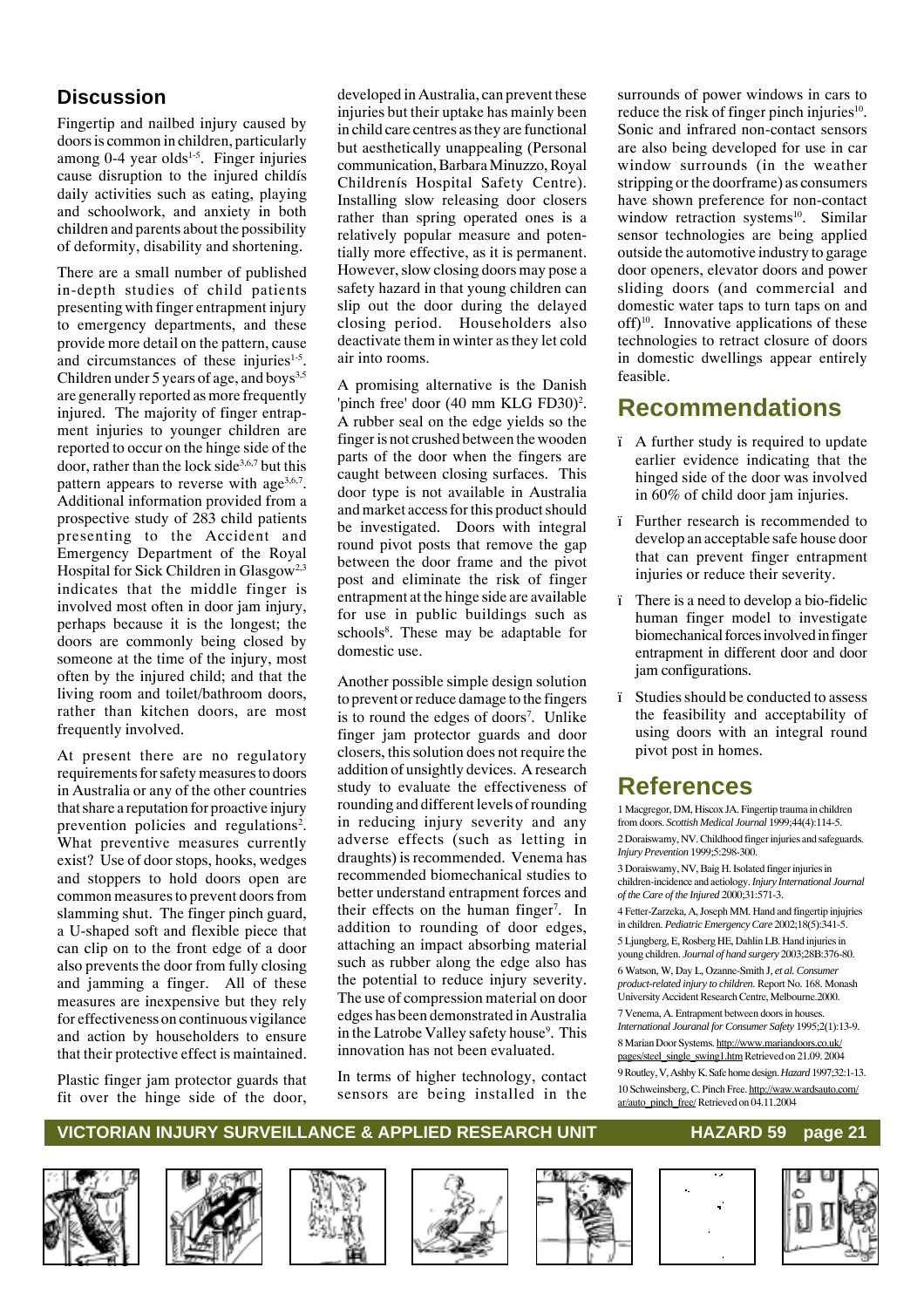# - INDEX -

| Subject                                                                                                            | <b>Edition</b> | Pages |
|--------------------------------------------------------------------------------------------------------------------|----------------|-------|
|                                                                                                                    |                |       |
|                                                                                                                    |                |       |
|                                                                                                                    |                |       |
|                                                                                                                    |                |       |
| <b>Bicycles</b>                                                                                                    |                |       |
|                                                                                                                    |                |       |
|                                                                                                                    |                |       |
| <b>Burns</b>                                                                                                       |                |       |
|                                                                                                                    |                |       |
|                                                                                                                    |                |       |
|                                                                                                                    |                |       |
|                                                                                                                    |                |       |
|                                                                                                                    |                |       |
|                                                                                                                    |                |       |
|                                                                                                                    |                |       |
|                                                                                                                    |                |       |
|                                                                                                                    |                |       |
|                                                                                                                    |                |       |
|                                                                                                                    |                |       |
|                                                                                                                    |                |       |
|                                                                                                                    |                |       |
|                                                                                                                    |                |       |
|                                                                                                                    |                |       |
|                                                                                                                    |                |       |
|                                                                                                                    |                |       |
|                                                                                                                    |                |       |
|                                                                                                                    |                |       |
|                                                                                                                    |                |       |
|                                                                                                                    |                |       |
|                                                                                                                    |                |       |
|                                                                                                                    |                |       |
|                                                                                                                    |                |       |
|                                                                                                                    |                |       |
| Latrobe Valley - First 3 months, Injury surveillance & prevention in L-V  9, March 1992, Feb 1994  9-13, 1-8, 1-14 |                |       |
|                                                                                                                    |                |       |
|                                                                                                                    |                |       |
|                                                                                                                    |                |       |
|                                                                                                                    |                |       |
|                                                                                                                    |                |       |
|                                                                                                                    |                |       |
|                                                                                                                    |                |       |
|                                                                                                                    |                |       |
| Poisons                                                                                                            |                |       |
|                                                                                                                    |                |       |
|                                                                                                                    |                |       |
|                                                                                                                    |                |       |
|                                                                                                                    |                |       |
|                                                                                                                    |                |       |
|                                                                                                                    |                |       |
|                                                                                                                    |                |       |
|                                                                                                                    |                |       |
|                                                                                                                    |                |       |
|                                                                                                                    |                |       |
|                                                                                                                    |                |       |
|                                                                                                                    |                |       |
|                                                                                                                    |                |       |
|                                                                                                                    |                |       |
|                                                                                                                    |                |       |
|                                                                                                                    |                |       |
|                                                                                                                    |                |       |
|                                                                                                                    |                |       |
|                                                                                                                    |                |       |
| VISS:                                                                                                              |                |       |
|                                                                                                                    |                |       |
|                                                                                                                    |                |       |
|                                                                                                                    |                |       |











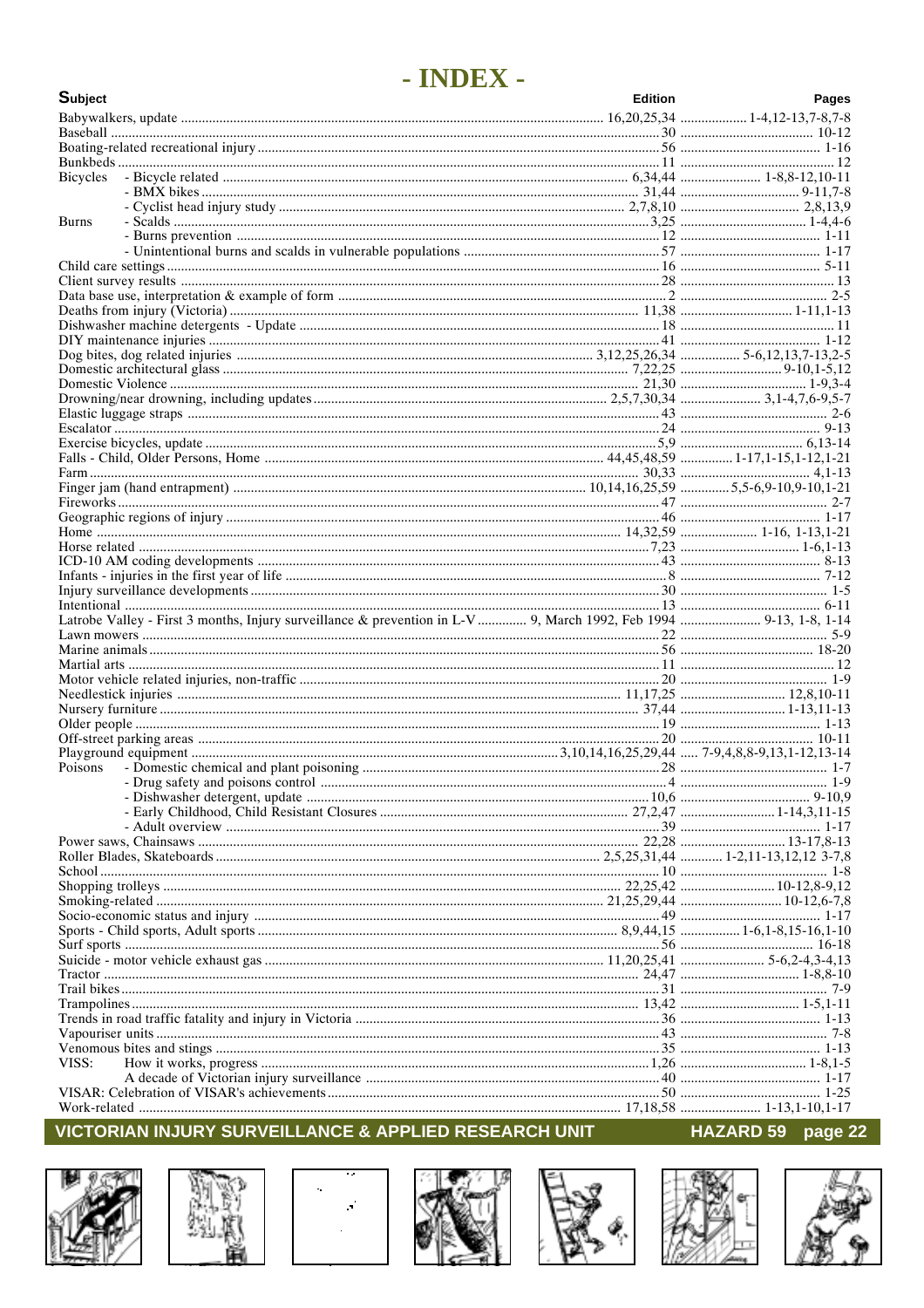# **VISAR Executive /Editorial Board**

**Prof Joan Ozanne-Smith**, Monash University Accident Research Centre (Chair) **Prof Ian Johnston**, Monash University Accident Research Centre **Assoc. Prof James Harrison,** Research Centre for Injury Studies (SA) **Ms. Jan Norton**, Department of Human Services **Assoc. Prof David Taylor,** Royal Melbourne Hospital **Ms Erin Cassell**, Monash University Accident Research Centre **Guest Editors:**

**Mr. Mike Roys,** Centre for Human Interaction, Building Research Establishment, UK **Dr. Richard Bowman,** CSIRO Manufacturing & Infrastructure Technology

# **VISAR Staff**

**Director:** Ms Erin Cassell **Co-ordinator:** Ms Karen Ashby

**Research Assistant:** Ms Angela Clapperton Ms. Melinda Congui

> *From November 1995* Dandenong Hospital

> *From December 1995*

Frankston Hospital

*From January 1996* Latrobe Regional Hospital

Monash Medical Centre

*From September 1996* Angliss Hospital

*From January 1997* Royal Melbourne Hospital

*From January 1999* Werribee Mercy Hospital

*From December 2000* Rosebud Hospital

*From July 1996* Alfred Hospital

Royal Victorian Eye & Ear Hospital

Medico/Clerical Support Officer: Ms Christine Chesterman

# **General Acknowledgements**

# **Participating hospitals**

*From October 1995* Austin & Repatriation Medical Centre Ballarat Base Hospital The Bendigo Hospital Campus Box Hill Hospital Echuca Base Hospital The Geelong Hospital Goulburn Valley Base Hospital Maroondah Hospital Mildura Base Hospital The Northern Hospital Royal Children's Hospital St Vincents Public Hospital Wangaratta Base Hospital Warrnambool & District Base Hospital Western Hospital - Footscray Western Hospital - Sunshine Williamstown Hospital Wimmera Base Hospital

# **Coronial Services**

Access to coronial data and links with the development of the Coronial's Services statistical database are valued by VISAR.

# **National Injury Surveillance Unit**

The advice and technical back-up provided by NISU is of fundamental importance to VISAR.

### **VICTORIAN INJURY SURVEILLANCE & APPLIED RESEARCH UNIT HAZARD 59 page 23**











#### are publicly available for teaching, research and prevention purposes.

VISAR collects and analyses information on injury problems to underpin the development of prevention strategies and their implementation. VISAR analyses

**How to access**

**VISAR data:**

Requests for information should be directed to the VISAR Co-ordinator or the Director by contacting them at the VISAR office.

# **Contact VISAR at:**

MUARC - Accident Research Centre Building 70 Monash University Victoria, 3800

### **Phone:**

| Enquiries    | $(03)$ 9905 1805 |  |
|--------------|------------------|--|
| Co-ordinator | $(03)$ 9905 1805 |  |
| Director     | $(03)$ 9905 1857 |  |
| Fax          | $(03)$ 9905 1809 |  |
|              |                  |  |

#### **Email:**

visar.enquire@general.monash.edu.au



All issues of *Hazard* and other information and publications of the Monash University Accident Research Centre can be found on our internet home page:

http://www.monash.edu.au/muarc/visar